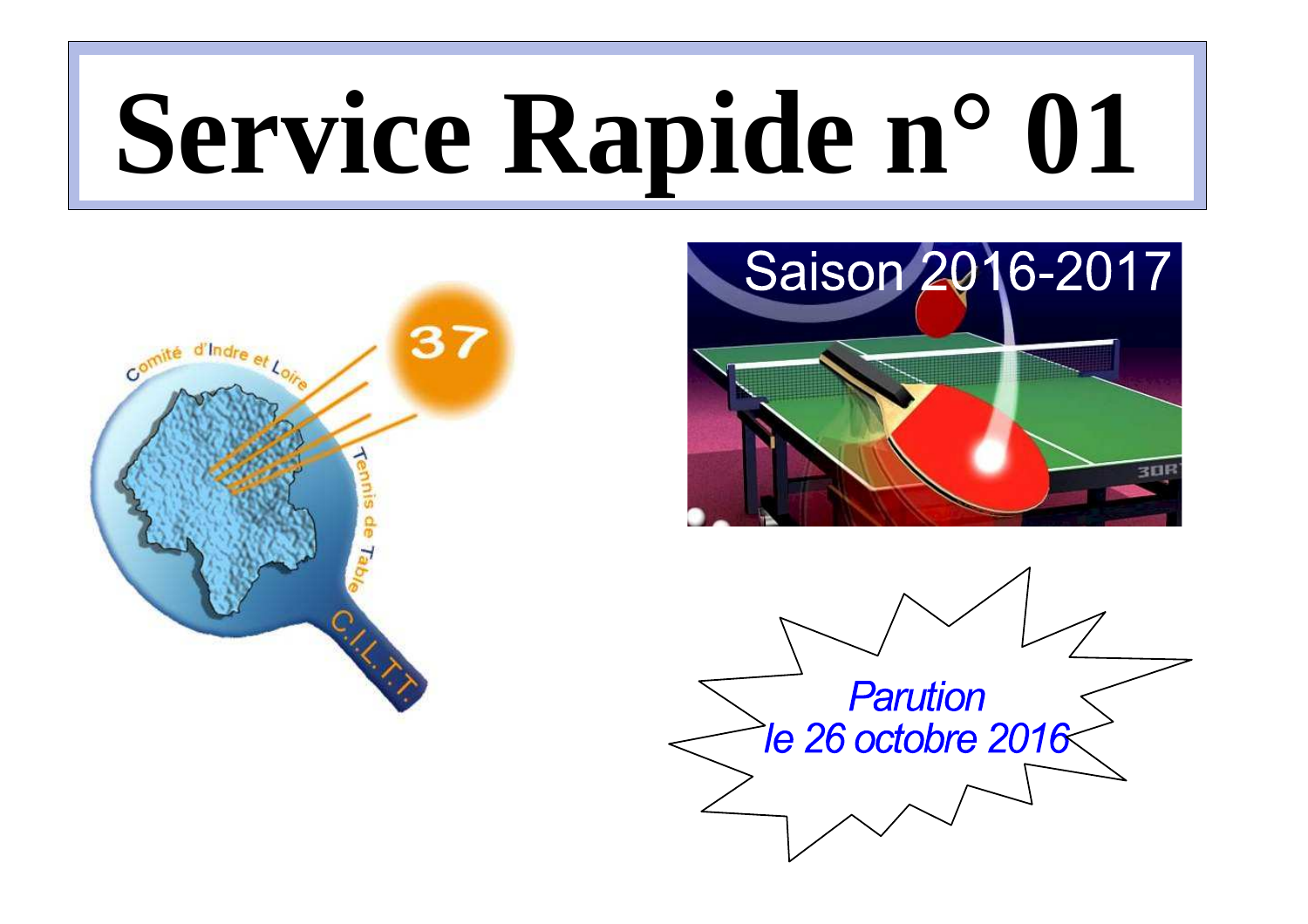# **PRE-REGIONALE**

#### **1ère journée**

- 
- 
- 

- 
- 
- 
- 

U.S.E. AVOINE-BEAUMONT 2 - BEAUJARDIN BCT 1 4 10 RS ST CYR/LOIRE 2 - AS VERETZ TT 1 4 10 A.S MONTLOUIS/LOIRE 2 - ES VILLE AUX DAMES TT 2 5 9

- CS LA MEMBROLLE TT 1 A.S MONTLOUIS/LOIRE 2 9 5
- U.S.E. AVOINE-BEAUMONT 2 ES VILLE AUX DAMES TT 2 4 10
	-
	-
	-
	-
	-
	-
	- -
	-
- RS ST CYR/LOIRE 2 A.S. FONDETTES 4 10 4 **Rg** Equipe **PT J V N D P F** AS VERETZ TT 1 - BEAUJARDIN BCT 1 8 6 1 AS VERETZ TT 1 9 3 3 0 0 0 0 0 **2ème journée** - Alle de la propone de la propone de la propone de la propone de la propone de la propone de la p ES VILLE AUX DAMES TT 2 - CS LA MEMBROLLE TT 1 11 3 3 CS LA MEMBROLLE TT 1  $\vert 7 \vert 3 \vert 2 \vert 0 \vert 1 \vert 0 \vert 0$ A.S. FONDETTES 4 - U.S.E. AVOINE-BEAUMONT 2 10 4 - RS ST CYR/LOIRE 2 7 3 2 0 1 0 0 0 BEAUJARDIN BCT 1 - RS ST CYR/LOIRE 2 3 11 5 BEAUJARDIN BCT 1 5 3 1 0 2 0 0 0 A.S MONTLOUIS/LOIRE 2 - AS VERETZ TT 1 3 11 - A.S. FONDETTES 4 5 3 1 0 0 2 0 0 **3ème journée** 7 U.S.E. AVOINE-BEAUMONT 2 3 3 0 0 3 0 0 CS LA MEMBROLLE TT 1 - A.S. FONDETTES 4 11 3 - A.S MONTLOUIS/LOIRE 2 3 3 0 0 3 0

# **DEPARTEMENTALE 1**

**POULE A**

#### **1ère journée**

| 4S TOURS T.T. 12      | - T.T. BENAIS 1       | 7  | 11             |
|-----------------------|-----------------------|----|----------------|
| TT JOUE LES TOURS 8   | - P.L. PAUL BERT 1    | 10 | 8              |
| TT MONTS ARTANNES 2   | - A.S. FONDETTES 5    | 12 | 6              |
| 2ème journée          |                       |    |                |
| T.T. BENAIS 1         | - C.E.S. TOURS 1      | 11 | $\overline{7}$ |
| P.L. PAUL BERT 1      | - 4S TOURS T.T. 12    | 18 | F              |
| A.S. FONDETTES 5      | - TT JOUE LES TOURS 8 | 6  | 12             |
| <b>TT CHINONAIS 2</b> | - TT MONTS ARTANNES 2 | 10 | 8              |
| 3ème journée          |                       |    |                |
| C.E.S. TOURS 1        | - P.L. PAUL BERT 1    | 13 | 5              |
| 4S TOURS T.T. 12      | - A.S. FONDETTES 5    | 12 | 6              |
| TT JOUE LES TOURS 8   | - TT MONTS ARTANNES 2 | 8  | 10             |
| <b>TT CHINONAIS 2</b> | - T.T. BENAIS 1       | 14 | $\overline{4}$ |

| C.E.S. TOURS 1        | - TT CHINONAIS 2      | 8                 | 10             |
|-----------------------|-----------------------|-------------------|----------------|
| 4S TOURS T.T. 12      | - T.T. BENAIS 1       | $\overline{7}$    | 11             |
| TT JOUE LES TOURS 8   | - P.L. PAUL BERT 1    | 10                | 8              |
| TT MONTS ARTANNES 2   | - A.S. FONDETTES 5    | $12 \overline{ }$ | 6              |
| 2ème journée          |                       |                   |                |
| T.T. BENAIS 1         | - C.E.S. TOURS 1      | 11                | $\overline{7}$ |
| P.L. PAUL BERT 1      | $-4S$ TOURS T.T. 12   | 18                | F              |
| A.S. FONDETTES 5      | - TT JOUE LES TOURS 8 | 6                 | 12             |
| <b>TT CHINONAIS 2</b> | - TT MONTS ARTANNES 2 | 10                | 8              |
| 3ème journée          |                       |                   |                |
| C.E.S. TOURS 1        | - P.L. PAUL BERT 1    | 13                | 5              |
| 4S TOURS T.T. 12      | - A.S. FONDETTES 5    | 12                | 6              |
| TT JOUE LES TOURS 8   | - TT MONTS ARTANNES 2 | 8                 | 10             |
|                       |                       |                   |                |

| TT JUUL LLJ TUUNJ 0 | F.E.FAULBENI          | 1 V               | $\mathbf{c}$ |    |                               |      |   |     |            |   |                |                |
|---------------------|-----------------------|-------------------|--------------|----|-------------------------------|------|---|-----|------------|---|----------------|----------------|
| TT MONTS ARTANNES 2 | - A.S. FONDETTES 5    | 12                | 6            | Rg | Equipe                        | PT I |   |     | N          | D | PF             |                |
| 2ème journée        |                       |                   |              |    | TT CHINONAIS 2                | 9    | 3 | - 3 | $^{\circ}$ | 0 | $0$   $0$      |                |
| T.T. BENAIS 1       | $-$ C.E.S. TOURS 1    | 11                |              |    | 2 <b>ITT MONTS ARTANNES 2</b> |      | 3 | 2   |            |   |                | $0$   $0$      |
| P.L. PAUL BERT 1    | - 4S TOURS T.T. 12    | 18                | F            |    | <b>TT JOUE LES TOURS 8</b>    |      | 3 | 2   | $\Omega$   |   |                | $01$ 0         |
| A.S. FONDETTES 5    | - TT JOUE LES TOURS 8 | 6                 | 12           |    | T.T. BENAIS 1                 |      | 3 | -2  | $\Omega$   |   |                | 0 <sub>0</sub> |
| TT CHINONAIS 2      | - TT MONTS ARTANNES 2 | 10                | 8            |    | 5 C.E.S. TOURS 1              | 5    | 3 |     | 0          |   |                | $0$   $0$      |
| 3ème journée        |                       |                   |              |    | <b>P.L. PAUL BERT 1</b>       | 5    | 3 |     | $\Omega$   |   |                | 0 <sub>0</sub> |
| C.E.S. TOURS 1      | - P.L. PAUL BERT 1    | 13                | 5            |    | 4S TOURS T.T. 12              | 4    | 3 |     | 0          |   | 0 <sup>1</sup> |                |
| 4S TOURS T.T. 12    | - A.S. FONDETTES 5    | $12 \overline{ }$ | 6            |    | 8 A.S. FONDETTES 5            | 3    |   |     |            |   |                | $0$   0        |
| TT JOUE LES TOURS 8 | - TT MONTS ARTANNES 2 | 8                 | 10           |    |                               |      |   |     |            |   |                |                |

#### **POULE B**

| 1ère journée             |                     |                |                |    |                          |           |   |              |                |             |   |   |
|--------------------------|---------------------|----------------|----------------|----|--------------------------|-----------|---|--------------|----------------|-------------|---|---|
| TT BLERE V.C. 2          | - RS ST CYR/LOIRE 3 | $\overline{4}$ | 14             | Rg | Equipe                   | <b>PT</b> |   |              | N              | D           |   |   |
| U.S. GENILLE TT 1        | - AS VERETZ TT 2    | 10             | 8              |    | R.C. BALLAN 2            | 9         | 3 | 3            | 0 <sup>1</sup> | $\mathbf 0$ | 0 |   |
| R.C. BALLAN 2            | - TTC du LOCHOIS 1  | 11             | $\overline{7}$ |    | <b>RS ST CYR/LOIRE 3</b> | 9         | 3 | 3            | 0              |             |   |   |
| A.C. AMBOISE 1           | - ES OESIENNE TT 2  | $\mathbf{1}$   | 17             |    | 3 U.S. GENILLE TT 1      | 8         | 3 | 2            |                | 0           |   |   |
| 2ème journée             |                     |                |                |    | <b>ES OESIENNE TT 2</b>  | 6         | 3 |              |                |             | 0 | O |
| AS VERETZ TT 2           | - TT BLERE V.C. 2   | 10             | 8              | 5  | <b>TT BLERE V.C. 2</b>   | 5         | 3 |              | 0              | 2           | 0 |   |
| TTC du LOCHOIS 1         | - U.S. GENILLE TT 1 | $7^{\circ}$    | 11             |    | AS VERETZ TT 2           | 5         | 3 |              | $\overline{0}$ | 2           | 0 |   |
| ES OESIENNE TT 2         | - R.C. BALLAN 2     | 5              | 13             |    | A.C. AMBOISE 1           | 3         | 3 | $\mathbf{0}$ | 0 <sup>1</sup> | 3           | 0 |   |
| <b>RS ST CYR/LOIRE 3</b> | - A.C. AMBOISE 1    | 12             | 6              |    | TTC du LOCHOIS 1         | 3         | 3 | $\Omega$     | $\Omega$       | 3           |   |   |
| 3ème journée             |                     |                |                |    |                          |           |   |              |                |             |   |   |
| TT BLERE V.C. 2          | - TTC du LOCHOIS 1  | 10             | 8              |    |                          |           |   |              |                |             |   |   |
| U.S. GENILLE TT 1        | - ES OESIENNE TT 2  | 9              | 9              |    |                          |           |   |              |                |             |   |   |
| R.C. BALLAN 2            | - A.C. AMBOISE 1    | 12             | 6              |    |                          |           |   |              |                |             |   |   |
| <b>RS ST CYR/LOIRE 3</b> | - AS VERETZ TT 2    | 10             | 8              |    |                          |           |   |              |                |             |   |   |

| 14 | Rg | Equipe                   | PT | J | ٧ | N        | D        | P        | F        |
|----|----|--------------------------|----|---|---|----------|----------|----------|----------|
| 8  | 1  | R.C. BALLAN 2            | 9  | 3 | 3 | 0        | 0        | 0        | 0        |
| 7  |    | <b>RS ST CYR/LOIRE 3</b> | 9  | 3 | 3 | 0        | $\Omega$ | 0        | 0        |
| 17 | 3  | U.S. GENILLE TT 1        | 8  | 3 | 2 |          | 0        | $\Omega$ | 0        |
|    | 4  | ES OESIENNE TT 2         | 6  | 3 | 1 |          |          | $\Omega$ | 0        |
| 8  | 5  | TT BLERE V.C. 2          | 5  | 3 | 1 | 0        | 2        | $\Omega$ | $\Omega$ |
| 11 |    | AS VERETZ TT 2           | 5  | 3 | 1 | $\Omega$ | 2        | $\Omega$ | $\Omega$ |
| 13 | 7  | A.C. AMBOISE 1           | 3  | 3 | 0 | 0        | 3        | $\Omega$ | 0        |
| 6  |    | TTC du LOCHOIS 1         | 3  | 3 | 0 | ი        | 3        |          | $\Omega$ |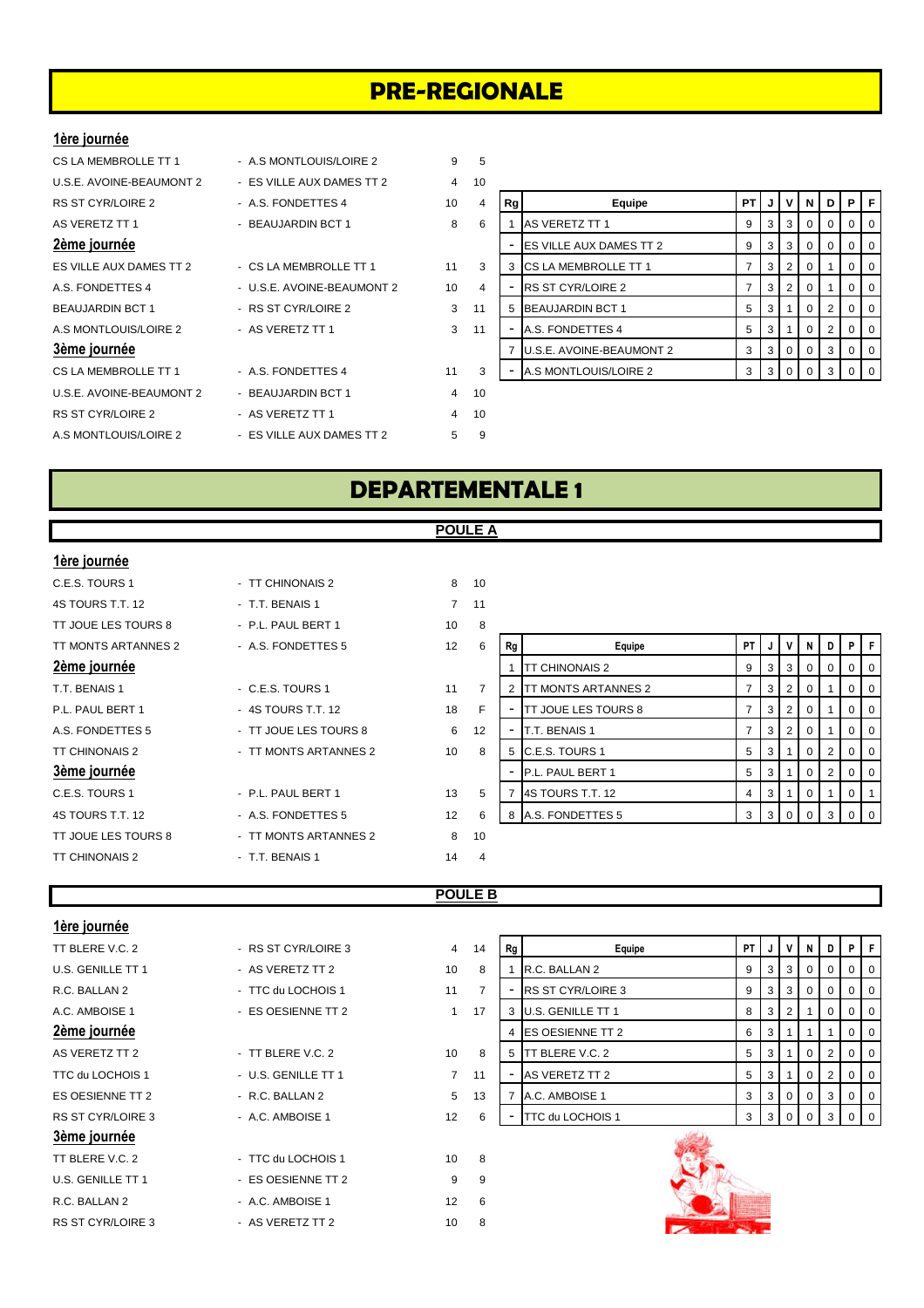## **POULE A**

#### **1ère journée**

| <b>IVIV JUMIIIVV</b>     |                        |                |                |
|--------------------------|------------------------|----------------|----------------|
| <b>BEAUJARDIN BCT 3</b>  | - RS ST CYR/LOIRE 4    | 13             | 5              |
| CS LA MEMBROLLE TT 2     | - US LA RICHE TT 1     | 13             | 5              |
| US RENAUDINE TT 3        | - TT CASTELVALERIE 1   | 14             | 4              |
| LANGEAIS-CINQ MARS 3     | - TT PARCAY MESLAY 3   | 11             | $\overline{7}$ |
| 2ème journée             |                        |                |                |
| US LA RICHE TT 1         | - BEAUJARDIN BCT 3     | 10             | 8              |
| TT CASTELVALERIE 1       | - CS LA MEMBROLLE TT 2 | 8              | 10             |
| TT PARCAY MESLAY 3       | - US RENAUDINE TT 3    | 3              | 15             |
| <b>RS ST CYR/LOIRE 4</b> | - LANGEAIS-CINQ MARS 3 | 3              | 15             |
| 3ème journée             |                        |                |                |
| <b>BEAUJARDIN BCT 3</b>  | - TT CASTELVALERIE 1   | 12             | 6              |
| CS LA MEMBROLLE TT 2     | - TT PARCAY MESLAY 3   | $\overline{7}$ | 11             |
| US RENAUDINE TT 3        | - LANGEAIS-CINQ MARS 3 | 7              | 11             |
| <b>RS ST CYR/LOIRE 4</b> | - US LA RICHE TT 1     | 7              | 11             |
|                          |                        |                |                |

| US RENAUDINE TT 3                                                    | - TT CASTELVALERIE 1    | 14                |    |    |                             |    |                |          |   |   |                |                |
|----------------------------------------------------------------------|-------------------------|-------------------|----|----|-----------------------------|----|----------------|----------|---|---|----------------|----------------|
| LANGEAIS-CINQ MARS 3                                                 | - TT PARCAY MESLAY 3    | 11                |    | Rg | Equipe                      | PT | J              | V        | N | D | P I            | F              |
| 2ème journée                                                         |                         |                   |    |    | LANGEAIS-CINQ MARS 3        |    | 3              | -3       |   | 0 | $\overline{0}$ | $\overline{0}$ |
| US LA RICHE TT 1                                                     | - BEAUJARDIN BCT 3      | 10                | 8  |    | <b>BEAUJARDIN BCT 3</b>     |    | 3 <sup>1</sup> |          |   |   | $\overline{0}$ | $\overline{0}$ |
| TT CASTELVALERIE 1                                                   | - CS LA MEMBROLLE TT 2  | 8                 | 10 |    | US LA RICHE TT 1            |    | 3 <sup>1</sup> |          |   |   | $\overline{0}$ | $\overline{0}$ |
| TT PARCAY MESLAY 3                                                   | - US RENAUDINE TT 3     | 3                 | 15 |    | <b>CS LA MEMBROLLE TT 2</b> |    | 3 <sup>1</sup> | - 21     |   |   | $\overline{0}$ | $\overline{0}$ |
| RS ST CYR/LOIRE 4                                                    | - LANGEAIS-CINQ MARS 3  | 3                 | 15 |    | US RENAUDINE TT 3           |    | 3              |          |   |   | $\Omega$       | $^{\circ}$ 0   |
| 3ème journée                                                         |                         |                   |    | 6  | TT PARCAY MESLAY 3          | 5  | 3              |          |   |   | $\overline{0}$ | $\overline{0}$ |
| BEAUJARDIN BCT 3                                                     | - TT CASTELVALERIE 1    | $12 \overline{ }$ | 6  |    | <b>TT CASTELVALERIE 1</b>   | 3  | 3 <sup>1</sup> | $\Omega$ |   | 3 | $\overline{0}$ | $\overline{0}$ |
| CS LA MEMBROLLE TT 2                                                 | - TT PARCAY MESLAY 3    | $\overline{7}$    | 11 |    | <b>RS ST CYR/LOIRE 4</b>    | 3  | 3 I            |          |   |   | $01$ 0         |                |
| $\cdots$ $\sim$ $\sim$ $\cdots$ $\sim$ $\cdots$ $\sim$ $\sim$ $\sim$ | 1.110001100011001100000 |                   |    |    |                             |    |                |          |   |   |                |                |

#### **POULE B**

| 1ère journée            |                        |                |                |    |                           |                |                |                |                |             |                |                |
|-------------------------|------------------------|----------------|----------------|----|---------------------------|----------------|----------------|----------------|----------------|-------------|----------------|----------------|
| A.S.T.T. ESVRES 2       | - STE MAURE TT 2       | $\overline{4}$ | 14             |    |                           |                |                |                |                |             |                |                |
| A.S. LUYNES T.T 2       | - U.S. VERNOU 1        | 11             | $\overline{7}$ |    |                           |                |                |                |                |             |                |                |
| <b>TT BOUCHARDAIS 1</b> | - 4S TOURS T.T. 14     | 13             | 5              |    |                           |                |                |                |                |             |                |                |
| LANGEAIS-CINQ MARS 2    | - TT PARCAY MESLAY 2   | 8              | 10             | Rg | Equipe                    | PT I           | J              | V              | N              | D           | P              | F              |
| 2ème journée            |                        |                |                |    | A.S. LUYNES T.T 2         | 8              | 3 <sup>1</sup> | $\overline{2}$ |                | $\mathbf 0$ |                | $0\vert 0$     |
| U.S. VERNOU 1           | - A.S.T.T. ESVRES 2    | 16             | 2              | 2  | <b>TT BOUCHARDAIS 1</b>   | $7^{\circ}$    | $\mathbf{3}$   | $\overline{2}$ | 0              |             | $\mathbf{0}$   | $\overline{0}$ |
| 4S TOURS T.T. 14        | - A.S. LUYNES T.T 2    | 9              | 9              | ٠  | <b>TT PARCAY MESLAY 2</b> | $7^{\circ}$    | 3              | $\overline{2}$ | $\overline{0}$ |             | $\overline{0}$ | $\overline{0}$ |
| TT PARCAY MESLAY 2      | - TT BOUCHARDAIS 1     | 17             |                | ٠  | U.S. VERNOU 1             | $\overline{7}$ | 3              | $\overline{2}$ | 0              |             | $\overline{0}$ | $\overline{0}$ |
| STE MAURE TT 2          | - LANGEAIS-CINQ MARS 2 | 11             |                |    | STE MAURE TT 2            | $\overline{7}$ | 3              | 2              | $\mathbf 0$    |             |                | $0\vert 0$     |
| 3ème journée            |                        |                |                | 6  | 4S TOURS T.T. 14          | 6              | 3              |                |                |             |                | $0 \mid 0$     |
| A.S.T.T. ESVRES 2       | - 4S TOURS T.T. 14     | 3              | 15             |    | A.S.T.T. ESVRES 2         | 3              | 3 <sup>1</sup> | $\overline{0}$ | $\overline{0}$ | 3           |                | $0 \mid 0$     |
| A.S. LUYNES T.T 2       | - TT PARCAY MESLAY 2   | 15             | 3              |    | LANGEAIS-CINQ MARS 2      | 3              | $\mathbf{3}$   | $\mathbf{0}$   |                | 3           |                | $0 \quad 0$    |
| <b>TT BOUCHARDAIS 1</b> | - LANGEAIS-CINQ MARS 2 | 13             | 5              |    |                           |                |                |                |                |             |                |                |
| STE MAURE TT 2          | - U.S. VERNOU 1        | $\overline{7}$ | 11             |    |                           |                |                |                |                |             |                |                |

### **POULE C**

| 1ère journée                                                                                  |                           |                |                |
|-----------------------------------------------------------------------------------------------|---------------------------|----------------|----------------|
| <b>BEAUJARDIN BCT 2</b>                                                                       | - A.T.T. AZAY-SUR-CHER 1  | 13             | 5              |
| 4S TOURS T.T. 13                                                                              | - AS VERETZ TT 3          | $\overline{4}$ | 14             |
| US RENAUDINE TT 4                                                                             | - ES VILLE AUX DAMES TT 3 | $\overline{4}$ | 14             |
| ST AVERTIN SPORTS 3                                                                           | - TT CORMERY-TRUYES 2     | 17             | $\mathbf{1}$   |
| 2ème journée                                                                                  |                           |                |                |
| AS VERETZ TT 3                                                                                | - BEAUJARDIN BCT 2        | 8              | 10             |
| ES VILLE AUX DAMES TT 3                                                                       | - 4S TOURS T.T. 13        | 12             | 6              |
| TT CORMERY-TRUYES 2                                                                           | - US RENAUDINE TT 4       | 15             | 3              |
| A.T.T. AZAY-SUR-CHER 1                                                                        | - ST AVERTIN SPORTS 3     | 9              | 9              |
| 3ème journée                                                                                  |                           |                |                |
| <b>BEAUJARDIN BCT 2</b>                                                                       | - ES VILLE AUX DAMES TT 3 | 5              | 13             |
| 4S TOURS T.T. 13                                                                              | - TT CORMERY-TRUYES 2     | 11             | $\overline{7}$ |
| US RENAUDINE TT 4                                                                             | - ST AVERTIN SPORTS 3     | 3              | 15             |
| $\lambda$ T T $\lambda$ 7 $\lambda$ $\lambda$ $\lambda$ 0 in $\lambda$ if $\lambda$ $\lambda$ |                           | $\overline{a}$ | $\sim$         |

| 4S TOURS T.T. 13        | - AS VERETZ TT 3          | 4  | 14             |
|-------------------------|---------------------------|----|----------------|
| US RENAUDINE TT 4       | - ES VILLE AUX DAMES TT 3 | 4  | 14             |
| ST AVERTIN SPORTS 3     | - TT CORMERY-TRUYES 2     | 17 | 1              |
| 2ème journée            |                           |    |                |
| AS VERETZ TT 3          | - BEAUJARDIN BCT 2        | 8  | 10             |
| ES VILLE AUX DAMES TT 3 | $-4S$ TOURS T.T. 13       | 12 | 6              |
| TT CORMERY-TRUYES 2     | - US RENAUDINE TT 4       | 15 | 3              |
| A.T.T. AZAY-SUR-CHER 1  | - ST AVERTIN SPORTS 3     | 9  | 9              |
| 3ème journée            |                           |    |                |
| <b>BEAUJARDIN BCT 2</b> | - ES VILLE AUX DAMES TT 3 | 5  | 13             |
| 4S TOURS T.T. 13        | - TT CORMERY-TRUYES 2     | 11 | $\overline{7}$ |
| US RENAUDINE TT 4       | - ST AVERTIN SPORTS 3     | 3  | 15             |
| A.T.T. AZAY-SUR-CHER 1  | - AS VERETZ TT 3          | 10 | 8              |

| BEAUJARDIN BUT 2        | - A.I.I. AZAY-SUR-CHER 1  | 13. |    |    |                                 |      |     |   |       |     |                |     |
|-------------------------|---------------------------|-----|----|----|---------------------------------|------|-----|---|-------|-----|----------------|-----|
| 4S TOURS T.T. 13        | - AS VERETZ TT 3          | 4   | 14 | Rg | Equipe                          | PT I |     | v | N     | D   | PIF            |     |
| US RENAUDINE TT 4       | - ES VILLE AUX DAMES TT 3 | 4   | 14 |    | <b>IES VILLE AUX DAMES TT 3</b> | 9    | 3 I | 3 |       |     | 0 <sub>0</sub> |     |
| ST AVERTIN SPORTS 3     | - TT CORMERY-TRUYES 2     | 17  |    |    | <b>IST AVERTIN SPORTS 3</b>     | 8    | 3 I |   |       |     | 0 <sub>0</sub> |     |
| 2ème journée            |                           |     |    |    | <b>BEAUJARDIN BCT 2</b>         |      | 3 I |   |       |     |                | l 0 |
| AS VERETZ TT 3          | - BEAUJARDIN BCT 2        | 8   | 10 | 4  | A.T.T. AZAY-SUR-CHER 1          | 6    | 3   |   |       |     |                | - 0 |
| ES VILLE AUX DAMES TT 3 | $-4S$ TOURS T.T. 13       | 12  | 6  | -5 | <b>4S TOURS T.T. 13</b>         | 5    | 3 I |   |       |     | 0 <sub>0</sub> |     |
| TT CORMERY-TRUYES 2     | - US RENAUDINE TT 4       | 15  | 3  | ۰  | <b>TT CORMERY-TRUYES 2</b>      | 5    | 3 I |   |       |     |                | l O |
| A.T.T. AZAY-SUR-CHER 1  | - ST AVERTIN SPORTS 3     | 9   | 9  | ۰  | AS VERETZ TT 3                  | 5    | 3   |   |       |     |                | l O |
| 3ème journée            |                           |     |    |    | US RENAUDINE TT 4               | 3    |     |   | 3 0 0 | - 3 | $01$ 0         |     |

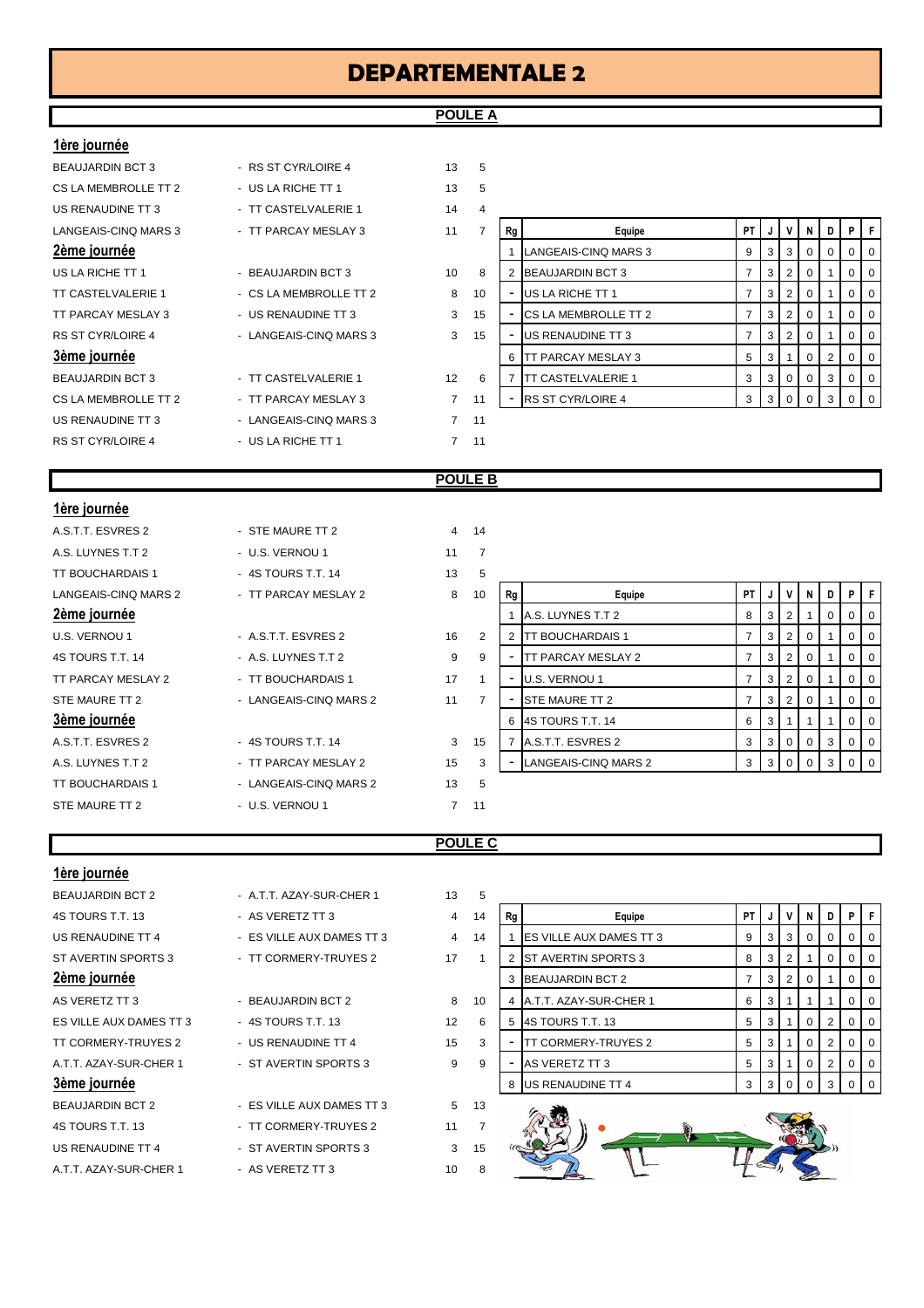#### **POULE D**

#### **1ère journée**

# A.S.T.T. ESVRES 1 - TT CHINONAIS 3 18 F P.L. PAUL BERT 2 - C.P. VEIGNE 1 2 STE MAURE TT 1 - ES RIDELLOIS TT 1 6 TT MONTS ARTANNES 3 - AS SAVONNIERES 2 6 12 **Rg Equipe PT J V N D P F**

- 
- 
- 

#### 3ème journée

- A.S.T.T. ESVRES 1 ES RIDELLOIS TT 1 4
- 
- 
- C.P. VEIGNE 1 A.S.T.T. ESVRES 1 2 4
- ES RIDELLOIS TT 1 P.L. PAUL BERT 2 15
- AS SAVONNIERES 2 STE MAURE TT 1 13
- TT CHINONAIS 3 TT MONTS ARTANNES 3 14
	-
- P.L. PAUL BERT 2 AS SAVONNIERES 2 11
- STE MAURE TT 1 TT MONTS ARTANNES 3 11 7
- TT CHINONAIS 3 C.P. VEIGNE 1 11 7

| P.L. PAUL BERT 2        | - C.P. VEIGNE 1       | 2  | 16 |    |                             |      |     |       |          |   |                |                |
|-------------------------|-----------------------|----|----|----|-----------------------------|------|-----|-------|----------|---|----------------|----------------|
| STE MAURE TT 1          | - ES RIDELLOIS TT 1   | 6  | 12 |    |                             |      |     |       |          |   |                |                |
| TT MONTS ARTANNES 3     | - AS SAVONNIERES 2    | 6  | 12 | Rg | Equipe                      | PT I | J   |       | N        | D | P.             | F              |
| 2ème journée            |                       |    |    |    | <b>IES RIDELLOIS TT 1</b>   | 9    | 3   | - 3 1 |          |   | $\overline{0}$ | $\overline{0}$ |
| C.P. VEIGNE 1           | - A.S.T.T. ESVRES 1   | 14 | 4  |    | AS SAVONNIERES 2            |      | 3   |       |          |   | $\overline{0}$ | $\overline{0}$ |
| ES RIDELLOIS TT 1       | - P.L. PAUL BERT 2    | 15 | 3  |    | C.P. VEIGNE 1               |      | 3 I | - 21  | - 0      |   | $\Omega$       | $\overline{0}$ |
| <b>AS SAVONNIERES 2</b> | - STE MAURE TT 1      | 13 | 5  |    | <b>TT CHINONAIS 3</b>       | 6    | 3   | -2    |          |   |                |                |
| TT CHINONAIS 3          | - TT MONTS ARTANNES 3 | 14 | 4  |    | 5 A.S.T.T. ESVRES 1         | 5    | 3 I |       | 0        | 2 | $\overline{0}$ | $\overline{0}$ |
| 3ème journée            |                       |    |    |    | P.L. PAUL BERT 2            | 5    | 3   |       |          |   | $\overline{0}$ | $\overline{0}$ |
| A.S.T.T. ESVRES 1       | - ES RIDELLOIS TT 1   | 4  | 14 |    | <b>STE MAURE TT 1</b>       | 5    | 3   |       | $\Omega$ | 2 | $0$   0        |                |
| P.L. PAUL BERT 2        | - AS SAVONNIERES 2    | 11 |    | 8  | <b>ITT MONTS ARTANNES 3</b> | 3    | 3   |       |          |   | $\overline{0}$ | $\overline{0}$ |
|                         |                       | .  |    |    |                             |      |     |       |          |   |                |                |

# **DEPARTEMENTALE 3**

#### **POULE A**

| 1ère journée              |                             |                 |                |    |                             |                |   |                |                |                |                |     |
|---------------------------|-----------------------------|-----------------|----------------|----|-----------------------------|----------------|---|----------------|----------------|----------------|----------------|-----|
| TT PARCAY MESLAY 5        | - LARCAY T.T. 1             | 6               | 12             |    |                             |                |   |                |                |                |                |     |
| <b>TT SEMBLANCEEN 1</b>   | - U.S. VERNOU 4             | 13              | 5              |    |                             |                |   |                |                |                |                |     |
| US RENAUDINE TT 5         | - CS LA MEMBROLLE TT 4      | 9               | 9              |    |                             |                |   |                |                |                |                |     |
| ST AVERTIN SPORTS 5       | - U.S. CHAMBRAY-LES-TOURS 2 | $7^{\circ}$     | 11             | Rg | Equipe                      | <b>PT</b>      | J | v              | N              | D              | PIF            |     |
| 2ème journée              |                             |                 |                |    | TT SEMBLANCEEN 1            | 9              | 3 | 3              | 0 <sup>1</sup> | $\overline{0}$ | $\Omega$       | -0  |
| U.S. VERNOU 4             | - TT PARCAY MESLAY 5        | 10              | 8              |    | LARCAY T.T. 1               | 9              | 3 | 3              | 0 <sup>1</sup> | $\mathbf 0$    | 0              | O   |
| CS LA MEMBROLLE TT 4      | - TT SEMBLANCEEN 1          | $\overline{4}$  | 14             |    | U.S. CHAMBRAY-LES-TOURS 2   | $\overline{7}$ | 3 | $\overline{2}$ | $\overline{0}$ |                | $\overline{0}$ | - 0 |
| U.S. CHAMBRAY-LES-TOURS 2 | - US RENAUDINE TT 5         | 13              | 5              |    | US RENAUDINE TT 5           | 6              | 3 |                |                |                | 0              | O   |
| LARCAY T.T. 1             | - ST AVERTIN SPORTS 5       | 14              | 4              |    | <b>TT PARCAY MESLAY 5</b>   | 5              | 3 |                | $\overline{0}$ | 2              | 0              | O   |
| 3ème journée              |                             |                 |                |    | U.S. VERNOU 4               | 5              | 3 |                | $\overline{0}$ | 2              | 0              |     |
| TT PARCAY MESLAY 5        | - CS LA MEMBROLLE TT 4      | 10 <sup>1</sup> | 8              |    | <b>CS LA MEMBROLLE TT 4</b> | 4              | 3 | $\mathbf{0}$   |                | 2              | 0              | O   |
| <b>TT SEMBLANCEEN 1</b>   | - U.S. CHAMBRAY-LES-TOURS 2 | 10              | 8              |    | 8 ST AVERTIN SPORTS 5       | 3              | 3 | $\mathbf{0}$   | $\overline{0}$ | 3              |                |     |
| US RENAUDINE TT 5         | - ST AVERTIN SPORTS 5       | 15              | 3              |    |                             |                |   |                |                |                |                |     |
| LARCAY T.T. 1             | - U.S. VERNOU 4             | 16              | $\overline{2}$ |    |                             |                |   |                |                |                |                |     |
|                           |                             |                 |                |    |                             |                |   |                |                |                |                |     |

| - 77           |    |                           |    |   |          |   |          |          |          |
|----------------|----|---------------------------|----|---|----------|---|----------|----------|----------|
| 11             | Rg | Equipe                    | PT | J | v        | N | D        | P        | F        |
|                | 1  | TT SEMBLANCEEN 1          | 9  | 3 | 3        | 0 | $\Omega$ | $\Omega$ | $\Omega$ |
| 8              |    | LARCAY T.T. 1             | 9  | 3 | 3        | 0 | $\Omega$ | 0        | 0        |
| 14             | 3  | U.S. CHAMBRAY-LES-TOURS 2 | 7  | 3 | 2        | 0 |          | $\Omega$ | 0        |
| 5              | 4  | US RENAUDINE TT 5         | 6  | 3 |          | 1 |          | $\Omega$ | $\Omega$ |
| $\overline{4}$ | 5  | TT PARCAY MESLAY 5        | 5  | 3 |          | 0 | 2        | $\Omega$ | 0        |
|                |    | U.S. VERNOU 4             | 5  | 3 |          | 0 | 2        | $\Omega$ | 0        |
| 8              | 7  | CS LA MEMBROLLE TT 4      | 4  | 3 | $\Omega$ | 1 | 2        | 0        | 0        |
| 8              | 8  | ST AVERTIN SPORTS 5       | 3  | 3 | $\Omega$ | O | 3        | O        | $\Omega$ |
| 3              |    |                           |    |   |          |   |          |          |          |

#### **POULE B**

| <u>1ère journée</u>     |                           |                |                |    |                                |           |    |              |                |   |                |   |
|-------------------------|---------------------------|----------------|----------------|----|--------------------------------|-----------|----|--------------|----------------|---|----------------|---|
| A.S. FONDETTES 8        | - LANGEAIS-CINQ MARS 4    | 14             | $\overline{4}$ |    |                                |           |    |              |                |   |                |   |
| ES RIDELLOIS TT 3       | - LARCAY T.T. 2           | 14             | $\overline{4}$ |    |                                |           |    |              |                |   |                |   |
| TT JOUE LES TOURS 9     | - ES VILLE AUX DAMES TT 4 | 5              | 13             |    |                                |           |    |              |                |   |                |   |
| TT MONTS ARTANNES 4     | - AS SAVONNIERES 3        | 9              | 9              | Rg | Equipe                         | <b>PT</b> | J  | v            | N              | D | PIF            |   |
| 2ème journée            |                           |                |                |    | A.S. FONDETTES 8               | 9         | 3  | 3            | 0              | 0 | $\Omega$       |   |
| LARCAY T.T. 2           | - A.S. FONDETTES 8        | $\overline{4}$ | 14             |    | <b>IES RIDELLOIS TT 3</b>      | 9         | 3  | 3            | 0 <sup>1</sup> | 0 | 0              | O |
| ES VILLE AUX DAMES TT 4 | - ES RIDELLOIS TT 3       | $\mathbf{3}$   | 15             |    | 3 LANGEAIS-CINQ MARS 4         | 7         | 3  | 2            | 0 <sup>1</sup> |   | 0              |   |
| AS SAVONNIERES 3        | - TT JOUE LES TOURS 9     | 9              | 9              |    | <b>TT MONTS ARTANNES 4</b>     | 5         | 3  | $\mathbf{0}$ | 2 <sup>1</sup> |   | 0              | O |
| LANGEAIS-CINQ MARS 4    | - TT MONTS ARTANNES 4     | 13             | 5              |    | <b>AS SAVONNIERES 3</b>        | 5         | 3  | $\mathbf{0}$ | $2^{\circ}$    |   | 0              |   |
| 3ème journée            |                           |                |                |    | TT JOUE LES TOURS 9            | 5         | 3  | $\mathbf{0}$ | $2^{\circ}$    |   | $\overline{0}$ | O |
| A.S. FONDETTES 8        | - ES VILLE AUX DAMES TT 4 | 10             | 8              |    | <b>ES VILLE AUX DAMES TT 4</b> | 5         | -3 |              | 0 <sup>1</sup> | 2 | 0              | O |
| ES RIDELLOIS TT 3       | - AS SAVONNIERES 3        | 11             | 7              |    | 8 LARCAY T.T. 2                | 3         | 3  | $\mathbf{0}$ | $\Omega$       | 3 |                |   |
| TT JOUE LES TOURS 9     | - TT MONTS ARTANNES 4     | 9              | 9              |    |                                |           |    |              |                |   |                |   |
| LANGEAIS-CINQ MARS 4    | - LARCAY T.T. 2           | 14             | 4              |    |                                |           |    |              |                |   |                |   |

| 3              |    |                             |    |   |                |   |          |          |   |
|----------------|----|-----------------------------|----|---|----------------|---|----------|----------|---|
| 9              | Rg | Equipe                      | PT | J | v              | N | D        | P        | F |
|                | 1  | A.S. FONDETTES 8            | 9  | 3 | 3              | 0 | $\Omega$ | O        | O |
| $\overline{4}$ |    | <b>ES RIDELLOIS TT 3</b>    | 9  | 3 | 3              | 0 | $\Omega$ | $\Omega$ | O |
| 5              | 3  | <b>LANGEAIS-CINQ MARS 4</b> | 7  | 3 | $\overline{2}$ | 0 | 1        | 0        | 0 |
| 9              | 4  | TT MONTS ARTANNES 4         | 5  | 3 | $\Omega$       | 2 |          | O        | O |
| 5              |    | <b>AS SAVONNIERES 3</b>     | 5  | 3 | $\Omega$       | 2 | 1        | $\Omega$ | 0 |
|                | -  | <b>TT JOUE LES TOURS 9</b>  | 5  | 3 | $\Omega$       | 2 | 1        | $\Omega$ | 0 |
| 8              |    | ES VILLE AUX DAMES TT 4     | 5  | 3 | 1              | 0 | 2        | $\Omega$ | O |
| 7              | 8  | LARCAY T.T. 2               | 3  | 3 | O              | O | 3        |          |   |
|                |    |                             |    |   |                |   |          |          |   |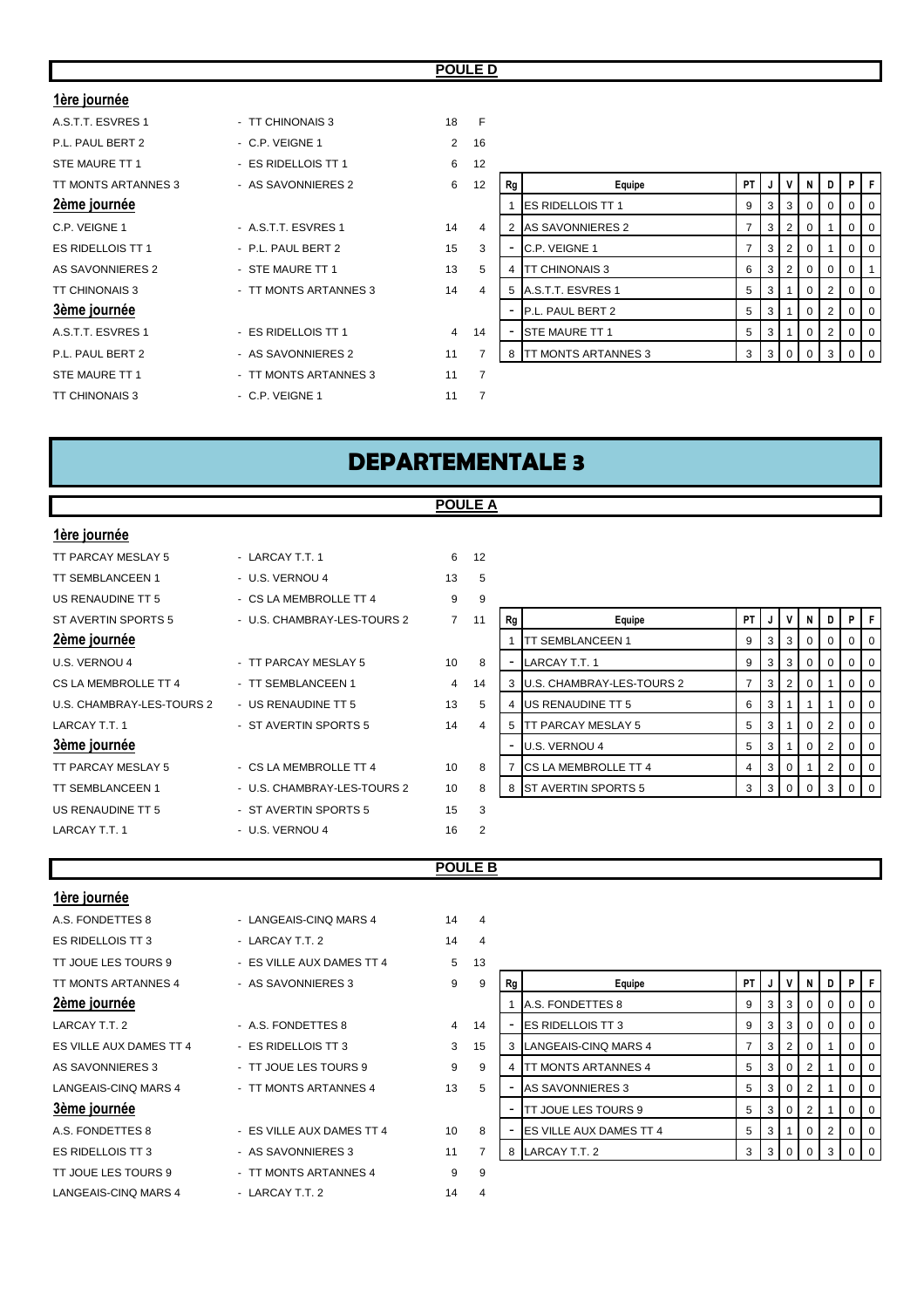|--|

| <u>1ère journée</u>                              |                                |                |                |                                            |                |              |                |              |                |             |                |
|--------------------------------------------------|--------------------------------|----------------|----------------|--------------------------------------------|----------------|--------------|----------------|--------------|----------------|-------------|----------------|
| U.S. CHAMBRAY-LES-TOURS 4                        | - LANGEAIS-CINQ MARS 5         | 10             | 8              |                                            |                |              |                |              |                |             |                |
| ES RIDELLOIS TT 2                                | - T.T. BENAIS 2                | 11             | $\overline{7}$ |                                            |                |              |                |              |                |             |                |
| TT BOUCHARDAIS 2                                 | - 4S TOURS T.T. 16             | 2              | 16             |                                            |                |              |                |              |                |             |                |
| A.S. FONDETTES 7                                 | - BEAUJARDIN BCT 4             | 5              | 13             | Rg<br>Equipe                               | PT             | J            | $\mathsf{v}$   | N            | D              | P           | F              |
| 2ème journée                                     |                                |                |                | 4S TOURS T.T. 16<br>1                      | 9              | 3            | 3              | $\Omega$     | $\Omega$       | $\mathbf 0$ | $\Omega$       |
| T.T. BENAIS 2                                    | - U.S. CHAMBRAY-LES-TOURS 4    | 11             | $\overline{7}$ | $\overline{2}$<br><b>BEAUJARDIN BCT 4</b>  | 8              | 3            | $\overline{2}$ | $\mathbf{1}$ | 0              | $\mathbf 0$ | $\mathbf 0$    |
| 4S TOURS T.T. 16                                 | - ES RIDELLOIS TT 2            | 11             | $\overline{7}$ | 3<br>T.T. BENAIS 2                         | $\overline{7}$ | $\mathsf 3$  | $\overline{2}$ | $\mathbf 0$  |                | $\mathbf 0$ | $\mathbf 0$    |
| <b>BEAUJARDIN BCT 4</b>                          | - TT BOUCHARDAIS 2             | 11             | $7*$           | <b>ES RIDELLOIS TT 2</b><br>$\overline{4}$ | 6              | $\mathbf{3}$ | $\mathbf{1}$   | $\mathbf{1}$ |                | $\mathbf 0$ | $\mathbf 0$    |
| LANGEAIS-CINQ MARS 5                             | - A.S. FONDETTES 7             | 10             | 8              | U.S. CHAMBRAY-LES-TOURS 4<br>5             | 5              | 3            | $\mathbf{1}$   | $\mathbf 0$  | $\overline{2}$ | 0           | $\mathsf 0$    |
| * Score modifié suite litige brûlage             |                                |                |                | LANGEAIS-CINQ MARS 5                       | 5              | $\sqrt{3}$   | $\mathbf{1}$   | $\mathbf 0$  | $\overline{2}$ | 0           | $\mathbf 0$    |
| 3ème journée                                     |                                |                |                | <b>TT BOUCHARDAIS 2</b>                    | 5              | $\mathsf 3$  | $\mathbf{1}$   | $\mathbf 0$  | $\overline{2}$ | $\mathbf 0$ | $\overline{0}$ |
| U.S. CHAMBRAY-LES-TOURS 4                        | - 4S TOURS T.T. 16             | 3              | 15             | A.S. FONDETTES 7<br>8                      | 3              | 3            | $\mathbf 0$    | $\mathbf 0$  | 3              | 0           | $\mathbf 0$    |
| <b>ES RIDELLOIS TT 2</b>                         | - BEAUJARDIN BCT 4             | 9              | 9              |                                            |                |              |                |              |                |             |                |
| TT BOUCHARDAIS 2                                 | - A.S. FONDETTES 7             | 10             | 8              |                                            |                |              |                |              |                |             |                |
| LANGEAIS-CINQ MARS 5                             | - T.T. BENAIS 2                | 8              | 10             |                                            |                |              |                |              |                |             |                |
|                                                  |                                |                |                |                                            |                |              |                |              |                |             |                |
|                                                  |                                |                |                |                                            |                |              |                |              |                |             |                |
|                                                  |                                |                | <b>POULED</b>  |                                            |                |              |                |              |                |             |                |
| 1ère journée                                     |                                |                |                |                                            |                |              |                |              |                |             |                |
| TT PARCAY MESLAY 4                               | - A.T.T.ST ANTOINE DU ROCHER 1 | 11             | $\overline{7}$ |                                            |                |              |                |              |                |             |                |
| <b>ES RIDELLOIS TT 4</b>                         | - ES AMBILLOU 1                | 15             | 3              |                                            |                |              |                |              |                |             |                |
| U.S. VERNOU 3                                    | - ES LA VILLE AUX DAMES TT 5   | $\overline{4}$ | 14             |                                            |                |              |                |              |                |             |                |
| RS ST CYR/LOIRE 6                                | - ES OESIENNE TT 3             | $\mathbf{1}$   | 17             | Rg<br>Equipe                               | PT             | $\mathbf{J}$ | $\mathbf v$    | N            | D              | P           | F              |
| 2ème journée                                     |                                |                |                | ES LA VILLE AUX DAMES TT 5<br>$\mathbf{1}$ | 9              | $\mathbf{3}$ | $\sqrt{3}$     | $\mathbf 0$  | 0              | 0           | $\mathsf 0$    |
| ES AMBILLOU 1                                    | - TT PARCAY MESLAY 4           | 11             | $\overline{7}$ | ES OESIENNE TT 3                           | 9              | $\mathbf{3}$ | $\sqrt{3}$     | $\mathbf 0$  | $\mathbf 0$    | 0           | $\overline{0}$ |
| ES LA VILLE AUX DAMES TT 5                       | - ES RIDELLOIS TT 4            | 14             | $\overline{4}$ | A.T.T.ST ANTOINE DU ROCHER 1<br>3          | $\overline{7}$ | 3            | $\overline{2}$ | $\mathbf 0$  | 1              | 0           | $\mathbf 0$    |
| ES OESIENNE TT 3                                 | - U.S. VERNOU 3                | 17             | $\mathbf{1}$   | <b>TT PARCAY MESLAY 4</b><br>4             | 5              | 3            | $\mathbf{1}$   | $\mathbf 0$  | $\overline{2}$ | 0           | $\mathbf 0$    |
| A.T.T.ST ANTOINE DU ROCHER 1 - RS ST CYR/LOIRE 6 |                                | 14             | 4              | <b>ES RIDELLOIS TT 4</b>                   | 5              | $\mathsf 3$  | $\overline{1}$ | $\mathbf 0$  | $\overline{2}$ | $\mathbf 0$ | $\overline{0}$ |
| 3ème journée                                     |                                |                |                | ES AMBILLOU 1                              | 5              | 3            | $\overline{1}$ | $\mathbf 0$  | $\overline{2}$ | $\mathbf 0$ | $\mathbf 0$    |
| TT PARCAY MESLAY 4                               | - ES LA VILLE AUX DAMES TT 5   | 4              | 14             | U.S. VERNOU 3                              | 5              | $\mathbf{3}$ | $\mathbf{1}$   | $\mathbf 0$  | $\overline{c}$ | 0           | $\overline{0}$ |
| ES RIDELLOIS TT 4                                | - ES OESIENNE TT 3             | $\mathbf{1}$   | 17             | RS ST CYR/LOIRE 6<br>8                     | 3              | 3            | $\mathbf 0$    | $\mathbf 0$  | 3              | 0           | $\mathbf 0$    |
| U.S. VERNOU 3                                    | - RS ST CYR/LOIRE 6            | 15             | 3              |                                            |                |              |                |              |                |             |                |
| A.T.T.ST ANTOINE DU ROCHER 1 - ES AMBILLOU 1     |                                | 14             | $\overline{4}$ |                                            |                |              |                |              |                |             |                |

## **1ère journée**

| A.S.T.T. ESVRES 3      | - A.T.T. AZAY-SUR-CHER 2 | 10                | 8              |
|------------------------|--------------------------|-------------------|----------------|
| 4S TOURS T.T. 15       | - C.P. VEIGNE 2          | $12 \overline{ }$ | 6              |
| U.S. VERNOU 2          | - U.S. GENILLE TT 2      | 8                 | 10             |
| A.C. AMBOISE 2         | - A.P. ST SENOCH 1       | 15                | 3              |
| 2ème journée           |                          |                   |                |
| C.P. VEIGNE 2          | - A.S.T.T. ESVRES 3      | 12                | 6              |
| U.S. GENILLE TT 2      | - 4S TOURS T.T. 15       | $\Omega$          | 18             |
| A.P. ST SENOCH 1       | - U.S. VERNOU 2          | 3                 | 15             |
| A.T.T. AZAY-SUR-CHER 2 | - A.C. AMBOISE 2         | $\overline{7}$    | 11             |
| 3ème journée           |                          |                   |                |
| A.S.T.T. ESVRES 3      | - U.S. GENILLE TT 2      | 8                 | 10             |
| 4S TOURS T.T. 15       | - A.P. ST SENOCH 1       | 14                | $\overline{4}$ |
| U.S. VERNOU 2          | - A.C. AMBOISE 2         | 16                | $\overline{2}$ |
| A.T.T. AZAY-SUR-CHER 2 | - C.P. VEIGNE 2          | 9                 | 9              |

| U.S. VERNOU 2          | $-$ U.S. GENILLE TT 2 | 8                 | 10 |    |                        |                |                |                |   |   |                |                |
|------------------------|-----------------------|-------------------|----|----|------------------------|----------------|----------------|----------------|---|---|----------------|----------------|
| A.C. AMBOISE 2         | - A.P. ST SENOCH 1    | 15                | 3  | Rg | Equipe                 | PT I           | J              | V              | N | D | PIF            |                |
| 2ème journée           |                       |                   |    |    | 4S TOURS T.T. 15       |                | 3 I            | 3 <sup>1</sup> |   |   |                | $01$ 0         |
| C.P. VEIGNE 2          | - A.S.T.T. ESVRES 3   | $12 \overline{ }$ | 6  |    | A.C. AMBOISE 2         |                | 3 I            | l 2 l          |   |   |                | $0$   0        |
| U.S. GENILLE TT 2      | - 4S TOURS T.T. 15    | 0                 | 18 |    | U.S. GENILLE TT 2      |                | 3 I            |                |   |   |                | $0$   0        |
| A.P. ST SENOCH 1       | - U.S. VERNOU 2       | 3                 | 15 |    | U.S. VERNOU 2          |                | 3 I            |                |   |   | $\overline{0}$ | 0              |
| A.T.T. AZAY-SUR-CHER 2 | - A.C. AMBOISE 2      | $\overline{7}$    | 11 |    | C.P. VEIGNE 2          | 6              | 3              |                |   |   | $\overline{0}$ | $\overline{0}$ |
| 3ème journée           |                       |                   |    |    | 6 A.S.T.T. ESVRES 3    | 5              | 3 I            |                |   |   |                | 0 <sup>1</sup> |
| A.S.T.T. ESVRES 3      | - U.S. GENILLE TT 2   | 8                 | 10 |    | A.T.T. AZAY-SUR-CHER 2 | $\overline{4}$ | 3 <sup>1</sup> | l O            |   |   |                | $01$ 0         |
| 4S TOURS T.T. 15       | - A.P. ST SENOCH 1    | 14                | 4  |    | A.P. ST SENOCH 1       | 3              |                | 300            |   | 3 |                | $01$ 0         |

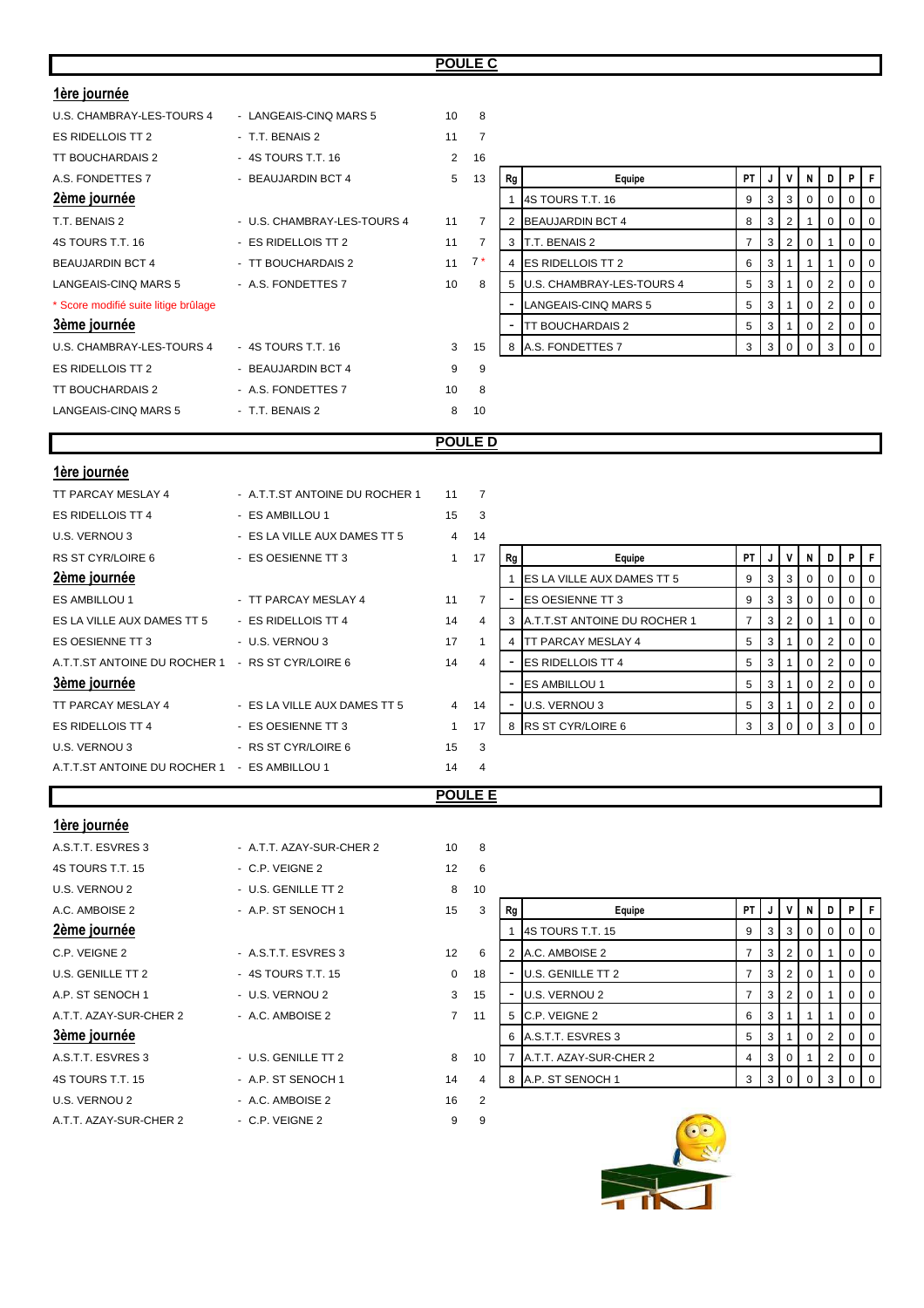#### **POULE F**

| 1ère journée            |                           |                 |                |    |                           |                |   |                |                |                   |                |     |
|-------------------------|---------------------------|-----------------|----------------|----|---------------------------|----------------|---|----------------|----------------|-------------------|----------------|-----|
| A.P. ABILLY 1           | - ST AVERTIN SPORTS 6     | 14              | $\overline{4}$ |    |                           |                |   |                |                |                   |                |     |
| P.L. PAUL BERT 3        | - AS VERETZ TT 4          | 12              | 6              |    |                           |                |   |                |                |                   |                |     |
| TT JOUE LES TOURS 10    | - TTC du LOCHOIS 2        | 9               | 9              |    |                           |                |   |                |                |                   |                |     |
| PPC ST MARTIN LE BEAU 1 | - EP MARIGNY RILLY 1      | 11              | $\overline{7}$ | Rg | Equipe                    | <b>PT</b>      | J | v              | N              | $\cdot$ D $\cdot$ | PIF            |     |
| 2ème journée            |                           |                 |                |    | A.P. ABILLY 1             | 9              | 3 | 3              | 0              |                   |                |     |
| AS VERETZ TT 4          | - A.P. ABILLY 1           | 6               | 12             |    | TT JOUE LES TOURS 10      | 8              | 3 | 2              |                | 0                 | 0              | - 0 |
| TTC du LOCHOIS 2        | - P.L. PAUL BERT 3        | 14              | 4              |    | P.L. PAUL BERT 3          | 7              | 3 | 2              | $\overline{0}$ |                   | 0              |     |
| EP MARIGNY RILLY 1      | - TT JOUE LES TOURS 10    | 6               | 12             |    | ST AVERTIN SPORTS 6       | $\overline{7}$ | 3 | 2              | $\overline{0}$ |                   | 0 <sup>1</sup> | -0  |
| ST AVERTIN SPORTS 6     | - PPC ST MARTIN LE BEAU 1 | 10              | 8              | 5  | TTC du LOCHOIS 2          | 6              | 3 |                |                |                   | 0              |     |
| 3ème journée            |                           |                 |                |    | 6 PPC ST MARTIN LE BEAU 1 | 5              | 3 |                | $\overline{0}$ | 2                 | 0              | O   |
| A.P. ABILLY 1           | - TTC du LOCHOIS 2        | 12 <sup>2</sup> | 6              |    | EP MARIGNY RILLY 1        | 3              | 3 | $\overline{0}$ | $\overline{0}$ | 3                 | 0              |     |
| P.L. PAUL BERT 3        | - EP MARIGNY RILLY 1      | 10              | 8              |    | AS VERETZ TT 4            | 3              | 3 | $\mathbf{0}$   | $\Omega$       | 3                 |                |     |
| TT JOUE LES TOURS 10    | - PPC ST MARTIN LE BEAU 1 | 14              | $\overline{4}$ |    |                           |                |   |                |                |                   |                |     |
| ST AVERTIN SPORTS 6     | - AS VERETZ TT 4          | 17              |                |    |                           |                |   |                |                |                   |                |     |

| 6              |                |                         |                |   |                |          |   |          |          |
|----------------|----------------|-------------------------|----------------|---|----------------|----------|---|----------|----------|
| 9              |                |                         |                |   |                |          |   |          |          |
| 7              | Rg             | Equipe                  | PT             | J | ٧              | N        | D | P        | F        |
|                | 1              | A.P. ABILLY 1           | 9              | 3 | 3              | 0        | 0 | $\Omega$ | $\Omega$ |
| 12             | $\overline{2}$ | TT JOUE LES TOURS 10    | 8              | 3 | 2              | 1        | 0 | 0        | 0        |
| $\overline{4}$ | 3              | P.L. PAUL BERT 3        | $\overline{7}$ | 3 | $\overline{2}$ | 0        | 1 | 0        | 0        |
| 12             |                | ST AVERTIN SPORTS 6     | 7              | 3 | 2              | 0        | 1 | 0        | $\Omega$ |
| 8              | 5              | TTC du LOCHOIS 2        | 6              | 3 | 1              | 1        | 1 | $\Omega$ | $\Omega$ |
|                | 6              | PPC ST MARTIN LE BEAU 1 | 5              | 3 | 1              | 0        | 2 | 0        | 0        |
| 6              | 7              | EP MARIGNY RILLY 1      | 3              | 3 | 0              | 0        | 3 | 0        | 0        |
| 8              |                | AS VERETZ TT 4          | 3              | 3 | 0              | $\Omega$ | 3 | O        | $\Omega$ |
| $\sim$         |                |                         |                |   |                |          |   |          |          |

# **POULE G**

| 1ère journée          |                         |                 |     |    |                              |                |   |                |             |              |                |                |
|-----------------------|-------------------------|-----------------|-----|----|------------------------------|----------------|---|----------------|-------------|--------------|----------------|----------------|
| T.T. METTRAY 1        | - ST AVERTIN SPORTS 4   | 12 <sup>2</sup> | - 6 |    |                              |                |   |                |             |              |                |                |
| A.S. LUYNES T.T 3     | - US LA RICHE TT 2      | 11              | 7   |    |                              |                |   |                |             |              |                |                |
| CS LA MEMBROLLE TT 3  | - U.S. GENILLE TT 3     | 13              | 5   |    |                              |                |   |                |             |              |                |                |
| A.S MONTLOUIS/LOIRE 3 | - TT BLERE V.C. 3       | 8               | 10  | Rg | Equipe                       | PT I           | J |                | N           | D            |                | PF             |
| <u>2ème journée</u>   |                         |                 |     |    | <b>TT BLERE V.C. 3</b>       | 9              | 3 | 3              | $\mathbf 0$ | $\mathbf{0}$ |                | $0$   0        |
| US LA RICHE TT 2      | - T.T. METTRAY 1        | 3               | 15  | 2  | T.T. METTRAY 1               | 7              | 3 | $\overline{2}$ | 0           |              | $\overline{0}$ | $\overline{0}$ |
| U.S. GENILLE TT 3     | - A.S. LUYNES T.T 3     | 8               | 10  |    | A.S. LUYNES T.T 3            | $\overline{7}$ | 3 | $\overline{2}$ | 0           |              |                | $0$   0        |
| TT BLERE V.C. 3       | - CS LA MEMBROLLE TT 3  | 12              | 6   |    | A.S MONTLOUIS/LOIRE 3        | $\overline{7}$ | 3 | $\overline{2}$ | 0           |              |                | 0 <sub>0</sub> |
| ST AVERTIN SPORTS 4   | - A.S MONTLOUIS/LOIRE 3 | $\overline{7}$  | 11  | 5  | <b>ICS LA MEMBROLLE TT 3</b> | 5              | 3 |                | 0           | 2            | $\overline{0}$ | $\overline{0}$ |
| 3ème journée          |                         |                 |     |    | U.S. GENILLE TT 3            | 5              | 3 |                | 0           | 2            | $\overline{0}$ | $\overline{0}$ |
| T.T. METTRAY 1        | - U.S. GENILLE TT 3     | 8               | 10  |    | ST AVERTIN SPORTS 4          | 5              | 3 |                | 0           | 2            |                | 0 <sub>0</sub> |
| A.S. LUYNES T.T 3     | - TT BLERE V.C. 3       | 6               | 12  |    | 8 US LA RICHE TT 2           | 3 <sup>1</sup> | 3 | $\mathbf 0$    | $\Omega$    | 3            |                | 0 <sub>0</sub> |
| CS LA MEMBROLLE TT 3  | - A.S MONTLOUIS/LOIRE 3 | 6               | 12  |    |                              |                |   |                |             |              |                |                |
| ST AVERTIN SPORTS 4   | - US LA RICHE TT 2      | 12              | 6   |    |                              |                |   |                |             |              |                |                |

## **POULE H**

| - TT CHINONAIS 4            |                 | 11 |                  |                       |                                                                                   |   |   |                |                                  |   |   |
|-----------------------------|-----------------|----|------------------|-----------------------|-----------------------------------------------------------------------------------|---|---|----------------|----------------------------------|---|---|
| - ST MICHEL T.T. 1          | 9               | 9  | Rg               | Equipe                | <b>PT</b>                                                                         |   |   | N.             |                                  |   |   |
| - A.S. FONDETTES 6          | 17              | 1  |                  | <b>TT CHINONAIS 4</b> | 8                                                                                 | 3 | 2 |                | 0                                | 0 |   |
| - U.S. CHAMBRAY-LES-TOURS 3 | 10 <sup>1</sup> | 8  |                  | R.C. BALLAN 3         | 8                                                                                 | 3 |   |                |                                  |   |   |
|                             |                 |    | 3                |                       | 6                                                                                 | 3 |   |                |                                  | 0 |   |
| - C.E.S. TOURS 2            | 8               | 8  |                  | C.E.S. TOURS 2        | 6                                                                                 | 3 |   |                |                                  |   |   |
| - TT SEMBLANCEEN 2          | 9               | 9  |                  | ST MICHEL T.T. 1      | 6                                                                                 | 3 |   | 3 <sup>1</sup> | $\Omega$                         |   |   |
| - R.C. BALLAN 3             | 8               | 10 |                  |                       | 5                                                                                 | 3 |   | $\Omega$       | 2                                |   |   |
| - RS ST CYR/LOIRE 5         | 10              | 8  |                  | TT SEMBLANCEEN 2      | 5                                                                                 | 3 |   | $2^{\circ}$    |                                  | 0 | O |
|                             |                 |    |                  |                       | 4                                                                                 | 3 |   |                |                                  |   |   |
| - A.S. FONDETTES 6          | 13              | 5  |                  |                       |                                                                                   |   |   |                |                                  |   |   |
| - U.S. CHAMBRAY-LES-TOURS 3 |                 | 16 |                  |                       |                                                                                   |   |   |                |                                  |   |   |
| - RS ST CYR/LOIRE 5         | 9               | 9  |                  |                       |                                                                                   |   |   |                |                                  |   |   |
| - ST MICHEL T.T. 1          | 9               | 9  |                  |                       |                                                                                   |   |   |                |                                  |   |   |
|                             |                 |    | $7^{\circ}$<br>2 |                       | <b>IRS ST CYR/LOIRE 5</b><br><b>U.S. CHAMBRAY-LES-TOURS 3</b><br>A.S. FONDETTES 6 |   |   |                | $\overline{0}$<br>$\overline{0}$ |   |   |

| 1 |    |                           |    |   |                |          |   |          |          |
|---|----|---------------------------|----|---|----------------|----------|---|----------|----------|
| 9 | Rg | Equipe                    | PT | J | ٧              | N        | D | P        | F        |
| 1 |    | TT CHINONAIS 4            | 8  | 3 | $\overline{2}$ | 1        | 0 | 0        | $\Omega$ |
| 8 |    | R.C. BALLAN 3             | 8  | 3 | $\overline{2}$ | 1        | 0 | O        | 0        |
|   | 3  | <b>RS ST CYR/LOIRE 5</b>  | 6  | 3 | 1              | 1        | 1 | O        | $\Omega$ |
| 8 |    | C.E.S. TOURS 2            | 6  | 3 | 1              |          |   | O        | $\Omega$ |
| 9 |    | ST MICHEL T.T. 1          | 6  | 3 | $\Omega$       | 3        | 0 | 0        | $\Omega$ |
| 0 | 6  | U.S. CHAMBRAY-LES-TOURS 3 | 5  | 3 | 1              | $\Omega$ | 2 | $\Omega$ | $\Omega$ |
| 8 |    | TT SEMBLANCEEN 2          | 5  | 3 | $\Omega$       | 2        |   | 0        | $\Omega$ |
|   | 8  | A.S. FONDETTES 6          | 4  | 3 | 0              |          | ົ |          | $\Omega$ |

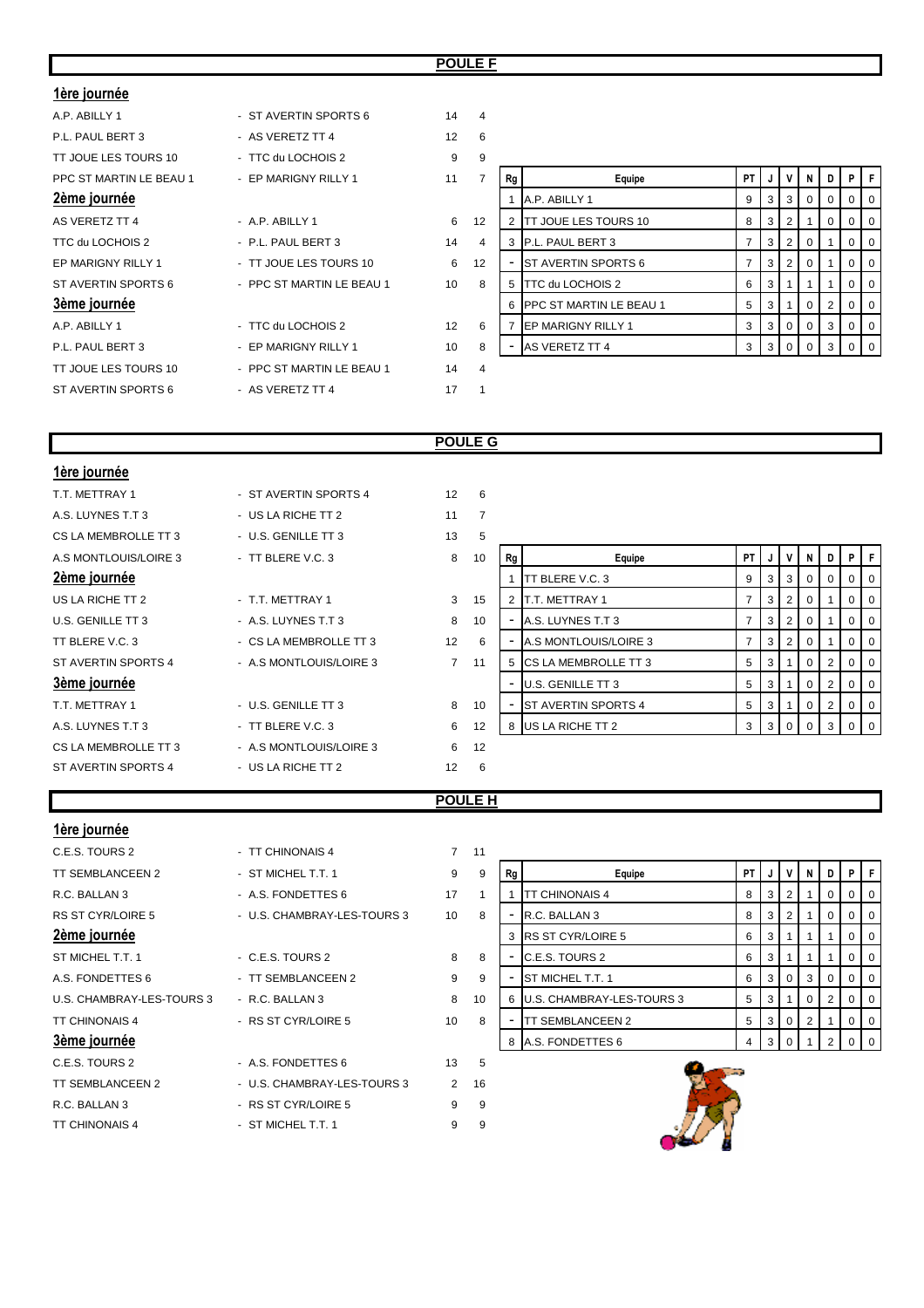#### **POULE A**

#### **1ère journée**

| TT MONTS ARTANNES 5                                                      |
|--------------------------------------------------------------------------|
| A.S.P.T.T. TOURS 1                                                       |
| T.T. BENAIS 3                                                            |
| <b>TT CHINONAIS 5</b>                                                    |
| 2ème journée                                                             |
| ST MICHEL T.T. 2                                                         |
| ST AVERTIN SPORTS 9                                                      |
| C.E.S. TOURS 3                                                           |
| STE MAURE TT 5                                                           |
| 3ème journée                                                             |
| TT MONTS ARTANNES 5                                                      |
| $\Delta$ $\cap$ $\Gamma$ $\top$ $\Gamma$ $\cap$ $\Gamma$ $\cap$ $\Gamma$ |

| TT MONTS ARTANNES 5   | - STE MAURE TT 5      | 6              | 4              |
|-----------------------|-----------------------|----------------|----------------|
| A.S.P.T.T. TOURS 1    | - ST MICHEL T.T. 2    | 4              | 6              |
| T.T. BENAIS 3         | - ST AVERTIN SPORTS 9 | $\overline{7}$ | 3              |
| <b>TT CHINONAIS 5</b> | - C.E.S. TOURS 3      | 8              | 2              |
| <u>2ème journée</u>   |                       |                |                |
| ST MICHEL T.T. 2      | - TT MONTS ARTANNES 5 | 3              | $\overline{7}$ |
| ST AVERTIN SPORTS 9   | - A.S.P.T.T. TOURS 1  | 4              | 6              |
| C.E.S. TOURS 3        | - T.T. BENAIS 3       | $\overline{2}$ | 8              |
| STE MAURE TT 5        | - TT CHINONAIS 5      | 1              | 9              |
| 3ème journée          |                       |                |                |
| TT MONTS ARTANNES 5   | - ST AVERTIN SPORTS 9 | 9              | 1              |
| A.S.P.T.T. TOURS 1    | - C.E.S. TOURS 3      | 10             | $\Omega$       |
| T.T. BENAIS 3         | - TT CHINONAIS 5      | 5              | 5              |
| STE MAURE TT 5        | - ST MICHEL T.T. 2    | 1              | 9              |
|                       |                       |                |                |

| T.T. BENAIS 3       | - ST AVERTIN SPORTS 9 |                | 3 |    |                             |      |                |                 |          |   |                |                |
|---------------------|-----------------------|----------------|---|----|-----------------------------|------|----------------|-----------------|----------|---|----------------|----------------|
| TT CHINONAIS 5      | $-C.E.S. TOUNS3$      | 8              | 2 | Rg | Equipe                      | PT I | J              | $\mathsf{v}$    | - N      | D | P I            | F              |
| 2ème journée        |                       |                |   |    | TT MONTS ARTANNES 5         | 9    | 3              | 3               |          |   | $\overline{0}$ | $\overline{0}$ |
| ST MICHEL T.T. 2    | - TT MONTS ARTANNES 5 | 3              |   |    | T.T. BENAIS 3               | 8    | 3              |                 |          | 0 | $\overline{0}$ | $\overline{0}$ |
| ST AVERTIN SPORTS 9 | - A.S.P.T.T. TOURS 1  | 4              | 6 |    | <b>TT CHINONAIS 5</b>       | 8    | 3              |                 |          | U |                | $0$   0        |
| C.E.S. TOURS 3      | - T.T. BENAIS 3       | $\overline{2}$ | 8 |    | <b>ST MICHEL T.T. 2</b>     |      | 3              |                 |          |   | $\Omega$       | $\overline{0}$ |
| STE MAURE TT 5      | - TT CHINONAIS 5      |                | 9 |    | A.S.P.T.T. TOURS 1          |      | 3 <sup>1</sup> | $\vert 2 \vert$ | $\Omega$ |   |                | 0 <sup>1</sup> |
| 3ème journée        |                       |                |   | 6  | C.E.S. TOURS 3              | 3    | $\mathbf{3}$   | $\Omega$        |          | 3 |                | 0 <sub>0</sub> |
| TT MONTS ARTANNES 5 | - ST AVERTIN SPORTS 9 | 9              |   |    | <b>IST AVERTIN SPORTS 9</b> | 3    | 3 I            | $\Omega$        |          | 3 | $\Omega$       | 0              |
| A.S.P.T.T. TOURS 1  | $-C.E.S. TOURS3$      | 10             | 0 | ۰  | <b>STE MAURE TT 5</b>       |      |                |                 |          |   |                | $0$   0        |
| TT BENAIC 2         | <b>TT CHINONAICE</b>  | к              |   |    |                             |      |                |                 |          |   |                |                |

## **POULE B**

| 1ère journée            |                          |                |     |    |                             |           |                |   |   |                |                   |                |
|-------------------------|--------------------------|----------------|-----|----|-----------------------------|-----------|----------------|---|---|----------------|-------------------|----------------|
| TT MONTS ARTANNES 6     | - A.S MONTLOUIS/LOIRE 4  | 5 <sup>5</sup> | - 5 |    |                             |           |                |   |   |                |                   |                |
| <b>BEAUJARDIN BCT 5</b> | - US LA RICHE TT 3       | 5              | 5   |    |                             |           |                |   |   |                |                   |                |
| Exempt                  | - ES RIDELLOIS TT 5      |                |     |    |                             |           |                |   |   |                |                   |                |
| A.T.T. AZAY-SUR-CHER 5  | - EP MARIGNY RILLY 2     | 10             | E   | Rg | Equipe                      | <b>PT</b> |                | V | N | D I            | PF                |                |
| 2ème journée            |                          |                |     |    | <b>BEAUJARDIN BCT 5</b>     | 8         | 3              | 2 |   | 0              | $\mathbf{0}$      | 0              |
| US LA RICHE TT 3        | - TT MONTS ARTANNES 6    | 6              | 4   |    | A.S MONTLOUIS/LOIRE 4       | 8         | 3 <sup>1</sup> | 2 |   | $\overline{0}$ | $0$   0           |                |
| ES RIDELLOIS TT 5       | - BEAUJARDIN BCT 5       | $\overline{4}$ | 6   | 3  | <b>ITT MONTS ARTANNES 6</b> | 6         | 3 <sup>1</sup> |   |   |                | 0                 | 0              |
| EP MARIGNY RILLY 2      | - Exempt                 |                |     |    | US LA RICHE TT 3            | 6         | 3 <sup>1</sup> | 1 |   |                | $\cdot$ 0 $\cdot$ | $\overline{0}$ |
| A.S MONTLOUIS/LOIRE 4   | - A.T.T. AZAY-SUR-CHER 5 | $\overline{7}$ | 3   | 5  | A.T.T. AZAY-SUR-CHER 5      | 4         | 2 <sub>1</sub> |   | 0 |                | $0$   0           |                |
| 3ème journée            |                          |                |     | 6  | <b>ES RIDELLOIS TT 5</b>    | 2         | 2              | 0 | 0 | 2 <sup>1</sup> | $0$   0           |                |
| TT MONTS ARTANNES 6     | - ES RIDELLOIS TT 5      | 6              | 4   |    | EP MARIGNY RILLY 2          |           | 2 <sup>1</sup> | 0 | 0 |                |                   |                |
| <b>BEAUJARDIN BCT 5</b> | - EP MARIGNY RILLY 2     | 6              | 4   |    |                             |           |                |   |   |                |                   |                |
| Exempt                  | - A.T.T. AZAY-SUR-CHER 5 |                |     |    |                             |           |                |   |   |                |                   |                |
| A.S MONTLOUIS/LOIRE 4   | - US LA RICHE TT 3       | $\overline{7}$ | 3   |    |                             |           |                |   |   |                |                   |                |

#### **POULE C**

| 1ère journée       |                      |                |                |    |                     |                |                |                |                |   |                |     |
|--------------------|----------------------|----------------|----------------|----|---------------------|----------------|----------------|----------------|----------------|---|----------------|-----|
| A.S.T.T. ESVRES 4  | - A.C. AMBOISE 3     | $\overline{4}$ | 6              |    |                     |                |                |                |                |   |                |     |
| A.S.P.T.T. TOURS 2 | - US RENAUDINE TT 7  | 8              | $\overline{2}$ |    |                     |                |                |                |                |   |                |     |
| AS VERETZ TT 5     | - U.S. VERNOU 6      | $\overline{4}$ | 6              |    |                     |                |                |                |                |   |                |     |
| Exempt             | - T.T. METTRAY 3     |                |                | Rg | Equipe              | <b>PT</b>      | J              | v              | N I            | D | PIF            |     |
| 2ème journée       |                      |                |                |    | A.S.P.T.T. TOURS 2  | 9              | 3              | 3              | 0              | 0 |                |     |
| US RENAUDINE TT 7  | - A.S.T.T. ESVRES 4  | $\mathbf{0}$   | 10             |    | 2 A.S.T.T. ESVRES 4 | $\overline{7}$ | 3              | $\overline{2}$ | $\overline{0}$ |   | 0              | - 0 |
| U.S. VERNOU 6      | - A.S.P.T.T. TOURS 2 | 1              | 9              |    | A.C. AMBOISE 3      | 6              | 2              | $\overline{2}$ | 0 <sup>1</sup> | 0 | 0              | O   |
| T.T. METTRAY 3     | - AS VERETZ TT 5     | $\overline{7}$ | 3              |    | U.S. VERNOU 6       | 5              | 3              |                | $\overline{0}$ | 2 | $\overline{0}$ | O   |
| A.C. AMBOISE 3     | - Exempt             |                |                |    | T.T. METTRAY 3      | 4              | 2              |                | $\overline{0}$ |   | 0              | O   |
| 3ème journée       |                      |                |                |    | 6 US RENAUDINE TT 7 | 3              | 3              | $\overline{0}$ | $\overline{0}$ | 3 | 0              | O   |
| A.S.T.T. ESVRES 4  | - U.S. VERNOU 6      | 6              | 4              | 7  | AS VERETZ TT 5      | $\overline{2}$ | $\overline{2}$ | $\mathbf{0}$   | $\Omega$       | 2 |                | - 0 |
| A.S.P.T.T. TOURS 2 | - T.T. METTRAY 3     | 8              | $\overline{2}$ |    |                     |                |                |                |                |   |                |     |
| AS VERETZ TT 5     | - Exempt             |                |                |    |                     |                |                |                |                |   |                |     |
| A.C. AMBOISE 3     | - US RENAUDINE TT 7  | 6              | 4              |    |                     |                |                |                |                |   |                |     |

| 6 |    |                    |                |   |          |          |   |   |             |
|---|----|--------------------|----------------|---|----------|----------|---|---|-------------|
|   | Rg | Equipe             | PT             | J | v        | N        | D | Ρ | F           |
|   |    | A.S.P.T.T. TOURS 2 | 9              | 3 | 3        | 0        | 0 | 0 | $\mathbf 0$ |
| 0 | 2  | A.S.T.T. ESVRES 4  | 7              | 3 | 2        | 0        | 1 | 0 | 0           |
| 9 | 3  | A.C. AMBOISE 3     | 6              | 2 | 2        | $\Omega$ | 0 | 0 | 0           |
| 3 | 4  | U.S. VERNOU 6      | 5              | 3 | 1        | $\Omega$ | 2 | 0 | $\mathbf 0$ |
|   | 5  | T.T. METTRAY 3     | 4              | 2 | 1        | $\Omega$ | 1 | 0 | $\mathbf 0$ |
|   | 6  | US RENAUDINE TT 7  | 3              | 3 | $\Omega$ | $\Omega$ | 3 | 0 | 0           |
| 4 |    | AS VERETZ TT 5     | $\overline{2}$ | 2 | 0        | 0        | 2 | 0 | 0           |
|   |    |                    |                |   |          |          |   |   |             |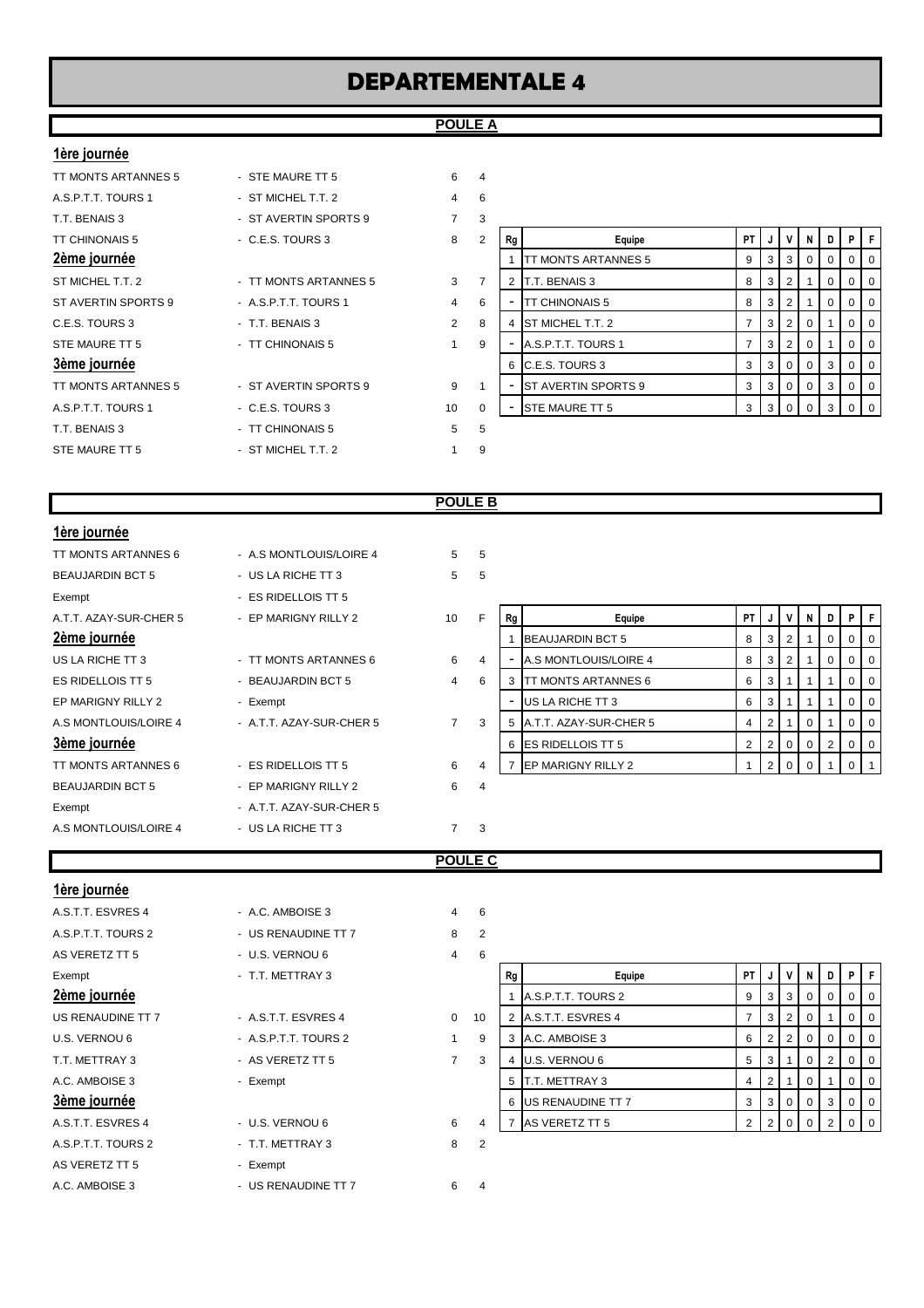| 1ère journée             |                            |                 |                |    |                           |      |                |   |                |                |             |  |
|--------------------------|----------------------------|-----------------|----------------|----|---------------------------|------|----------------|---|----------------|----------------|-------------|--|
| ES OESIENNE TT 5         | - TT ST GENOUPH 4          | 5 <sup>1</sup>  | -5             |    | $\gamma_{\rm O}$          |      |                |   |                |                |             |  |
| TT PARCAY MESLAY 6       | - TT CASTELVALERIE 2       | 9               | $\overline{1}$ |    |                           |      |                |   |                |                |             |  |
| U.S.E. AVOINE-BEAUMONT 3 | - A.S. LUYNES T.T 4        | 9               |                |    |                           |      |                |   |                |                |             |  |
| LANGEAIS-CINQ MARS 6     | - T.T. METTRAY 2           | $\overline{4}$  | 6              | Rg | Equipe                    | PT I | J              | V | N              | D              | <b>P</b>    |  |
| 2ème journée             |                            |                 |                |    | T.T. METTRAY 2            | 9    | 3              | 3 | $\mathbf{0}$   | $\overline{0}$ |             |  |
| TT CASTELVALERIE 2       | - ES OESIENNE TT 5         |                 | 9              |    | <b>ES OESIENNE TT 5</b>   | 8    | 3              | 2 |                | $\overline{0}$ | 0           |  |
| A.S. LUYNES T.T 4        | - TT PARCAY MESLAY 6       | 6               | 4              |    | U.S.E. AVOINE-BEAUMONT 3  |      | 3              | 2 | $\mathbf{0}$   |                |             |  |
| T.T. METTRAY 2           | - U.S.E. AVOINE-BEAUMONT 3 | 6               | $\overline{4}$ |    | <b>TT PARCAY MESLAY 6</b> | 5    | 3              |   | $\overline{0}$ | 2 <sup>1</sup> |             |  |
| TT ST GENOUPH 4          | - LANGEAIS-CINQ MARS 6     | $\overline{4}$  | 6              |    | ITT ST GENOUPH 4          | 5    | 3              | 0 | 2              |                |             |  |
| 3ème journée             |                            |                 |                |    | LANGEAIS-CINQ MARS 6      | 5    | 3 <sup>1</sup> |   | $\overline{0}$ | 2 <sup>1</sup> | 0           |  |
| ES OESIENNE TT 5         | - A.S. LUYNES T.T 4        | 10 <sup>°</sup> | $\mathbf 0$    |    | A.S. LUYNES T.T 4         | 5    | 3              |   | 0              | 2 <sup>1</sup> | 0           |  |
| TT PARCAY MESLAY 6       | - T.T. METTRAY 2           | $\overline{2}$  | 8              |    | 8 TT CASTELVALERIE 2      | 4    | $\mathbf{3}$   | 0 |                | 2 <sup>1</sup> | $\mathbf 0$ |  |
| U.S.E. AVOINE-BEAUMONT 3 | - LANGEAIS-CINQ MARS 6     | 8               | $\overline{2}$ |    |                           |      |                |   |                |                |             |  |
| TT ST GENOUPH 4          | - TT CASTELVALERIE 2       | 5               | 5              |    |                           |      |                |   |                |                |             |  |

## **POULE E**

| 1ère journée           |                          |                |                |    |                             |                |   |                |                |             |    |    |
|------------------------|--------------------------|----------------|----------------|----|-----------------------------|----------------|---|----------------|----------------|-------------|----|----|
| TT MONTS ARTANNES 7    | - Exempt                 |                |                |    |                             |                |   |                |                |             |    |    |
| <b>ASTT SORIGNY 2</b>  | - T.T. BOUCHARDAIS 3     | 5 <sup>5</sup> | 5              |    |                             |                |   |                |                |             |    |    |
| T.T. BENAIS 4          | - 4S TOURS T.T. 17       | 8              | $\overline{2}$ |    |                             |                |   |                |                |             |    |    |
| A.T.T. AZAY-SUR-CHER 3 | - STE MAURE TT 3         | $\overline{4}$ | 6              | Rg | Equipe                      | <b>PT</b>      | J | V              | N              | D           | PF |    |
| 2ème journée           |                          |                |                |    | <b>STE MAURE TT 3</b>       | 9              | 3 | 3              | $\overline{0}$ | $\mathbf 0$ | 0  | -0 |
| T.T. BOUCHARDAIS 3     | - TT MONTS ARTANNES 7    | 3              | $\overline{7}$ |    | T.T. BENAIS 4               | $\overline{7}$ | 3 | $\overline{2}$ | $\overline{0}$ |             | 0  | O  |
| 4S TOURS T.T. 17       | - ASTT SORIGNY 2         | 5              | 5              | 3  | <b>ITT MONTS ARTANNES 7</b> | 6              | 2 | $\overline{2}$ | $\overline{0}$ | $\mathbf 0$ | 0  | O  |
| STE MAURE TT 3         | - T.T. BENAIS 4          | $\overline{7}$ | 3              |    | <b>ASTT SORIGNY 2</b>       | 5              | 3 | $\mathbf{0}$   | 2 <sup>1</sup> |             | 0  | O  |
| Exempt                 | - A.T.T. AZAY-SUR-CHER 3 |                |                |    | 5 4S TOURS T.T. 17          | 4              | 3 | $\mathbf{0}$   |                | 2           | 0  | O  |
| 3ème journée           |                          |                |                |    | 6 T.T. BOUCHARDAIS 3        | 3              | 2 | $\mathbf 0$    |                |             | 0  | O  |
| TT MONTS ARTANNES 7    | - 4S TOURS T.T. 17       | $\overline{7}$ | 3              |    | A.T.T. AZAY-SUR-CHER 3      | 2              | 2 | 0              | $\Omega$       |             |    |    |
| <b>ASTT SORIGNY 2</b>  | - STE MAURE TT 3         | 3              | $\overline{7}$ |    |                             |                |   |                |                |             |    |    |
| T.T. BENAIS 4          | - A.T.T. AZAY-SUR-CHER 3 | $\overline{7}$ | 3              |    |                             |                |   |                |                |             |    |    |
| Exempt                 | - T.T. BOUCHARDAIS 3     |                |                |    |                             |                |   |                |                |             |    |    |

# **POULE F**

| 1ère journée                                        |                                |                |                |    |                                |                |                |                |                |                |                |     |
|-----------------------------------------------------|--------------------------------|----------------|----------------|----|--------------------------------|----------------|----------------|----------------|----------------|----------------|----------------|-----|
| ES OESIENNE TT 4                                    | - A.C. AMBOISE 5               | $\overline{7}$ | 3              |    |                                |                |                |                |                |                |                |     |
| <b>RS ST CYR/LOIRE 7</b>                            | - US RENAUDINE TT 6            | $\overline{4}$ | 6              |    |                                |                |                |                |                |                |                |     |
| Exempt                                              | - A.S. LUYNES T.T 5            |                |                |    |                                |                |                |                |                |                |                |     |
| A.T.T.ST ANTOINE DU ROCHER 2 - TT JOUE LES TOURS 11 |                                | $\overline{2}$ | 8              | Rg | Equipe                         | <b>PT</b>      | J              | v              | N              | $\blacksquare$ | PF             |     |
| 2ème journée                                        |                                |                |                |    | US RENAUDINE TT 6              |                | 3              | 2              | $\overline{0}$ |                | $\overline{0}$ | - C |
| US RENAUDINE TT 6                                   | - ES OESIENNE TT 4             | 8              | $\overline{2}$ |    | A.C. AMBOISE 5                 | $\overline{7}$ | 3              | $\overline{2}$ | $\overline{0}$ |                | $\overline{0}$ | - 0 |
| A.S. LUYNES T.T 5                                   | - RS ST CYR/LOIRE 7            | 6              | $\overline{4}$ |    | A.S. LUYNES T.T 5              | 6              | 2              | 2              | 0 <sup>1</sup> | 0              | $\mathbf{0}$   |     |
| <b>TT JOUE LES TOURS 11</b>                         | - Exempt                       |                |                |    | <b>ITT JOUE LES TOURS 11</b>   | 6              | $\overline{2}$ | $\overline{2}$ | $\overline{0}$ | $\mathbf{0}$   | 0 <sup>1</sup> | - 0 |
| A.C. AMBOISE 5                                      | - A.T.T.ST ANTOINE DU ROCHER 2 | 9              | $\overline{1}$ |    | 5 ES OESIENNE TT 4             | 5              | 3              |                | 0              | 2              | 0              |     |
| 3ème journée                                        |                                |                |                |    | 6 RS ST CYR/LOIRE 7            | 3              | 3              | $\overline{0}$ | $\overline{0}$ | 3              | 0              | O   |
| ES OESIENNE TT 4                                    | - A.S. LUYNES T.T 5            | 1              | 9              |    | 7 A.T.T.ST ANTOINE DU ROCHER 2 | 2              | 2              | $\mathbf{0}$   | $\Omega$       |                |                |     |
| <b>RS ST CYR/LOIRE 7</b>                            | - TT JOUE LES TOURS 11         | $\overline{2}$ | 8              |    |                                |                |                |                |                |                |                |     |
| Exempt                                              | - A.T.T.ST ANTOINE DU ROCHER 2 |                |                |    |                                |                |                |                |                |                |                |     |
| A.C. AMBOISE 5                                      | - US RENAUDINE TT 6            | 6              | 4              |    |                                |                |                |                |                |                |                |     |

| 8 | Rg | Equipe                       | PT | J              | v        | N        | D              | P |  |
|---|----|------------------------------|----|----------------|----------|----------|----------------|---|--|
|   | 1  | US RENAUDINE TT 6            | 7  | 3              | 2        | 0        |                |   |  |
| 2 |    | A.C. AMBOISE 5               | 7  | 3              | 2        | $\Omega$ |                |   |  |
| 4 | 3  | A.S. LUYNES T.T 5            | 6  | 2              | 2        | 0        | 0              |   |  |
|   |    | <b>TT JOUE LES TOURS 11</b>  | 6  | $\overline{2}$ | 2        | $\Omega$ | 0              | O |  |
| 1 | 5  | ES OESIENNE TT 4             | 5  | 3              | 1        | 0        | 2              |   |  |
|   | 6  | <b>RS ST CYR/LOIRE 7</b>     | 3  | 3              | $\Omega$ | $\Omega$ | 3              | 0 |  |
| 9 |    | A.T.T.ST ANTOINE DU ROCHER 2 | 2  | 2              | ∩        | O        | $\mathfrak{p}$ |   |  |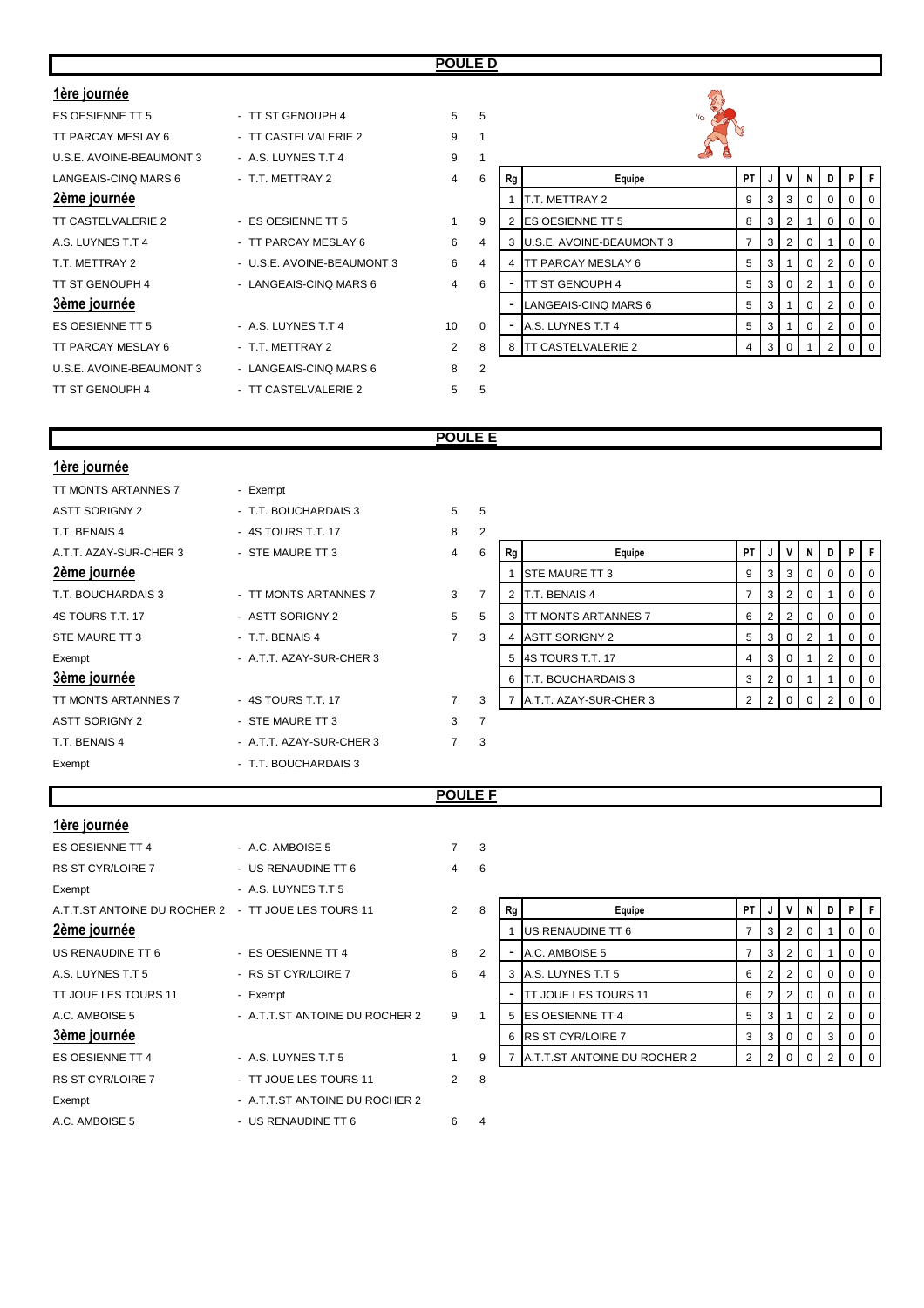## **POULE G**

| 1ère journée              |                             |                 |                |    | $\bullet \bullet$            |           |    |              |                |              |          |  |
|---------------------------|-----------------------------|-----------------|----------------|----|------------------------------|-----------|----|--------------|----------------|--------------|----------|--|
| U.S. CHAMBRAY-LES-TOURS 5 | - A.C. AMBOISE 4            | 8               | $\overline{2}$ |    |                              |           |    |              |                |              |          |  |
| E.S. VILLE AUX DAMES TT 6 | - C.P. VEIGNE 3             | 6               | $\overline{4}$ |    |                              |           |    |              |                |              |          |  |
| A.S MONTLOUIS/LOIRE 5     | - TT JOUE LES TOURS 13      | 6               | $\overline{4}$ |    |                              |           |    |              |                |              |          |  |
| LARCAY T.T. 3             | - A.P. ABILLY 3             | $\overline{7}$  | 3              | Rg | Equipe                       | <b>PT</b> |    |              | N I            | D            | P.       |  |
| 2ème journée              |                             |                 |                |    | LARCAY T.T. 3                | 9         | -3 | 3            | 0 <sup>1</sup> | $\mathbf{0}$ |          |  |
| C.P. VEIGNE 3             | - U.S. CHAMBRAY-LES-TOURS 5 | $\overline{2}$  | 8              |    | U.S. CHAMBRAY-LES-TOURS 5    | 9         | 3  | 3            | $\overline{0}$ | $\Omega$     |          |  |
| TT JOUE LES TOURS 13      | - E.S. VILLE AUX DAMES TT 6 | $5^{\circ}$     | 5              | 3  | E.S. VILLE AUX DAMES TT 6    | 8         | -3 | 2            |                | $\Omega$     | $\Omega$ |  |
| A.P. ABILLY 3             | - A.S MONTLOUIS/LOIRE 5     | 6               | $\overline{4}$ |    | A.S MONTLOUIS/LOIRE 5        | 5         |    |              | 0              |              |          |  |
| A.C. AMBOISE 4            | - LARCAY T.T. 3             | 3               | $\overline{7}$ |    | A.P. ABILLY 3                | 5         | -3 |              | $\Omega$       |              | $\Omega$ |  |
| 3ème journée              |                             |                 |                |    | A.C. AMBOISE 4               | 5         | -3 |              |                |              |          |  |
| U.S. CHAMBRAY-LES-TOURS 5 | - TT JOUE LES TOURS 13      | 10 <sup>1</sup> | $\mathbf 0$    |    | <b>ITT JOUE LES TOURS 13</b> | 4         | 3  | $\Omega$     |                |              |          |  |
| E.S. VILLE AUX DAMES TT 6 | - A.P. ABILLY 3             | 8               | 2              |    | 8 C.P. VEIGNE 3              | 3         | -3 | $\mathbf{0}$ | $\overline{0}$ |              |          |  |
| A.S MONTLOUIS/LOIRE 5     | - LARCAY T.T. 3             | 3               | $\overline{7}$ |    |                              |           |    |              |                |              |          |  |
| A.C. AMBOISE 4            | - C.P. VEIGNE 3             | 8               | $\overline{2}$ |    |                              |           |    |              |                |              |          |  |

| 2<br>4<br>$\overline{4}$ |    |                           |    |   |                |          |                |          |          |
|--------------------------|----|---------------------------|----|---|----------------|----------|----------------|----------|----------|
| 3                        | Rg | Equipe                    | PT | J | ٧              | N        | D              | P        | F        |
|                          | 1  | LARCAY T.T. 3             | 9  | 3 | 3              | $\Omega$ | $\Omega$       | 0        | $\Omega$ |
| 8                        | ۰  | U.S. CHAMBRAY-LES-TOURS 5 | 9  | 3 | 3              | $\Omega$ | $\Omega$       | 0        | $\Omega$ |
| 5                        | 3  | E.S. VILLE AUX DAMES TT 6 | 8  | 3 | $\overline{2}$ | 1        | $\Omega$       | $\Omega$ | $\Omega$ |
| 4                        | 4  | A.S MONTLOUIS/LOIRE 5     | 5  | 3 | 1              | $\Omega$ | $\overline{2}$ | 0        | $\Omega$ |
| $\overline{7}$           |    | A.P. ABILLY 3             | 5  | 3 | 1              | $\Omega$ | $\overline{2}$ | $\Omega$ | $\Omega$ |
|                          | -  | A.C. AMBOISE 4            | 5  | 3 | 1              | $\Omega$ | $\overline{2}$ | $\Omega$ | $\Omega$ |
| $\Omega$                 | 7  | TT JOUE LES TOURS 13      | 4  | 3 | $\Omega$       | 1        | $\overline{2}$ | 0        | $\Omega$ |
| 2                        | 8  | C.P. VEIGNE 3             | 3  | 3 | $\Omega$       | $\Omega$ | 3              | $\Omega$ | $\Omega$ |
| 7                        |    |                           |    |   |                |          |                |          |          |

## **POULE H**

| 1ère journée              |                           |                |                |    |                              |                |                |                |          |                |                |                |
|---------------------------|---------------------------|----------------|----------------|----|------------------------------|----------------|----------------|----------------|----------|----------------|----------------|----------------|
| A.P. ST SENOCH 2          | U.S. CHAMBRAY-LES-TOURS 6 | 7              | 3              |    |                              |                |                |                |          |                |                |                |
| <b>ASTT SORIGNY 1</b>     | - U.S. VERNOU 5           | 9              |                |    |                              |                |                |                |          |                |                |                |
| TT JOUE LES TOURS 12      | - TTC du LOCHOIS 3        | 5              | 5              |    |                              |                |                |                |          |                |                |                |
| ST AVERTIN SPORTS 8       | $-$ A.P. ABILLY 2         | 5              | 5              | Rg | Equipe                       | <b>PT</b>      |                | ۷              | N        | D              | P              | I F            |
| 2ème journée              |                           |                |                |    | <b>ASTT SORIGNY 1</b>        | 8              | 3              | 2              |          | 0              | $\overline{0}$ | 0              |
| U.S. VERNOU 5             | - A.P. ST SENOCH 2        | $\overline{7}$ | 3              | 2  | A.P. ST SENOCH 2             | 7              | 3              | 2              | 0        |                | $0$   0        |                |
| TTC du LOCHOIS 3          | - ASTT SORIGNY 1          | 4              | 6              |    | U.S. CHAMBRAY-LES-TOURS 6    | $\overline{7}$ | 3              | $\overline{2}$ | $\Omega$ |                | $01$ 0         |                |
| A.P. ABILLY 2             | - TT JOUE LES TOURS 12    | 3              | $\overline{7}$ |    | <b>ST AVERTIN SPORTS 8</b>   | 6              | 3              |                |          |                | $01$ 0         |                |
| U.S. CHAMBRAY-LES-TOURS 6 | - ST AVERTIN SPORTS 8     | 9              |                | ٠. | <b>ITT JOUE LES TOURS 12</b> | 6              | 3              |                |          |                | $\mathbf{0}$   | $\overline{0}$ |
| 3ème journée              |                           |                |                |    | 6 U.S. VERNOU 5              | 5              | 3              |                | 0        | 2              | $0$   0        |                |
| A.P. ST SENOCH 2          | - TTC du LOCHOIS 3        | $\overline{7}$ | 3              | ۰. | A.P. ABILLY 2                | 5              | 3              | 0              | 2        |                | $01$ 0         |                |
| <b>ASTT SORIGNY 1</b>     | - A.P. ABILLY 2           | 5              | 5              | 8  | TTC du LOCHOIS 3             | 4              | 3 <sup>1</sup> | 0              |          | 2 <sup>1</sup> | $01$ 0         |                |
| TT JOUE LES TOURS 12      | - ST AVERTIN SPORTS 8     | $\overline{2}$ | 8              |    |                              |                |                |                |          |                |                |                |
| U.S. CHAMBRAY-LES-TOURS 6 | - U.S. VERNOU 5           | 8              | $\overline{2}$ |    |                              |                |                |                |          |                |                |                |
|                           |                           | <b>POULE I</b> |                |    |                              |                |                |                |          |                |                |                |

## **1ère journée**

| A.P. ST SENOCH 3        | - PPC ST MARTIN LE BEAU 2 |                | 3              |    |                            |           |    |                |                |   |          |                  |
|-------------------------|---------------------------|----------------|----------------|----|----------------------------|-----------|----|----------------|----------------|---|----------|------------------|
| ST AVERTIN SPORTS 7     | - T.T. BOUCHARDAIS 4      | $\overline{7}$ | 3              | Rg | Equipe                     | <b>PT</b> | J  |                | N              | D | PIF      |                  |
| STE MAURE TT 4          | - TT CORMERY-TRUYES 3     | $\overline{2}$ | 8              |    | TT CORMERY-TRUYES 3        | 9         | -3 | 3              | $\overline{O}$ |   |          |                  |
| A.T.T. AZAY-SUR-CHER 4  | $-$ A.P. ABILLY 4         | 5              | 5              |    | <b>T.T. BOUCHARDAIS 4</b>  |           | 3  | 2              | 0              |   |          |                  |
| 2ème journée            |                           |                |                |    | 3 A.P. ABILLY 4            | 6         | -3 |                |                |   | $\Omega$ | - 0              |
| T.T. BOUCHARDAIS 4      | - A.P. ST SENOCH 3        | 8              | 2              |    | <b>STE MAURE TT 4</b>      | 6         | -3 |                |                |   |          | - U              |
| TT CORMERY-TRUYES 3     | - ST AVERTIN SPORTS 7     | 9              |                |    | A.T.T. AZAY-SUR-CHER 4     | 6         | -3 | $\overline{0}$ | 3 I            |   |          | - 0              |
| A.P. ABILLY 4           | - STE MAURE TT 4          | 3              | $\overline{7}$ | 6  | A.P. ST SENOCH 3           | 5         | -3 |                | 0 <sup>1</sup> |   |          |                  |
| PPC ST MARTIN LE BEAU 2 | - A.T.T. AZAY-SUR-CHER 4  | 5              | 5              |    | <b>ST AVERTIN SPORTS 7</b> | 5         | -3 |                | 0 <sup>1</sup> | 2 |          |                  |
| 3ème journée            |                           |                |                |    | 8 PPC ST MARTIN LE BEAU 2  | 4         | 3  |                |                |   |          | $\overline{1}$ 0 |
| A.P. ST SENOCH 3        | - TT CORMERY-TRUYES 3     | $\Omega$       | 10             |    |                            |           |    |                |                |   |          |                  |
| ST AVERTIN SPORTS 7     | - A.P. ABILLY 4           | $\overline{4}$ | 6              |    |                            |           |    |                |                |   |          |                  |
| STE MAURE TT 4          | - A.T.T. AZAY-SUR-CHER 4  | 5              | 5              |    |                            |           |    |                |                |   |          |                  |
| PPC ST MARTIN LE BEAU 2 | - T.T. BOUCHARDAIS 4      | 4              | 6              |    |                            |           |    |                |                |   |          |                  |
|                         |                           |                |                |    |                            |           |    |                |                |   |          |                  |

| ٮ |    |                            |    |   |   |          |   |   |   |
|---|----|----------------------------|----|---|---|----------|---|---|---|
| 3 | Rg | Equipe                     | ΡT | J | ٧ | N        | D | P |   |
| 8 | 1  | TT CORMERY-TRUYES 3        | 9  | 3 | 3 | 0        | 0 | 0 |   |
| 5 | 2  | T.T. BOUCHARDAIS 4         | 7  | 3 | 2 | 0        |   | 0 |   |
|   | 3  | A.P. ABILLY 4              | 6  | 3 | 1 | 1        |   | 0 |   |
| 2 |    | STE MAURE TT 4             | 6  | 3 | 1 | 1        |   | 0 | 0 |
| 1 |    | A.T.T. AZAY-SUR-CHER 4     | 6  | 3 | 0 | 3        | 0 | 0 | 0 |
| 7 | 6  | A.P. ST SENOCH 3           | 5  | 3 | 1 | $\Omega$ | 2 | 0 | 0 |
| 5 |    | <b>ST AVERTIN SPORTS 7</b> | 5  | 3 | 1 | 0        | 2 | 0 | 0 |
|   | 8  | PPC ST MARTIN LE BEAU 2    | 4  | 3 | 0 | 1        | 2 |   |   |

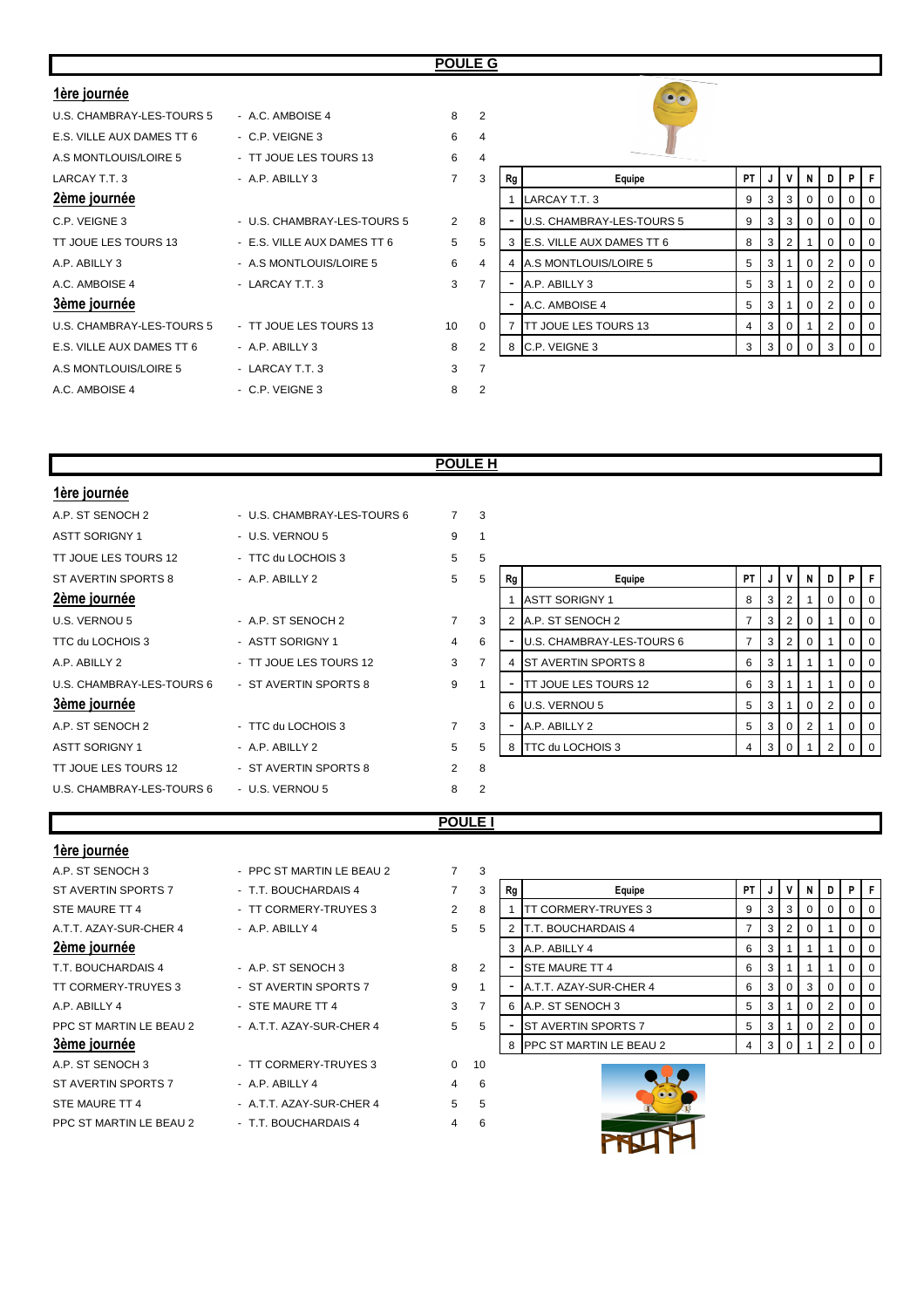## **POULE A**

| <u>1ère journée</u>     |                    |    | Rg                       | Equipe                    | PT I |  |  | <b>PIF</b> |                |
|-------------------------|--------------------|----|--------------------------|---------------------------|------|--|--|------------|----------------|
| ES OESIENNE TT 6        | - P.L. PAUL BERT 4 | 4  |                          | <b>P.L. PAUL BERT 4</b>   |      |  |  |            | $\overline{0}$ |
| LARCAY T.T. 4           | $-$ C.P. VEIGNE 4  | 5. |                          | C.P. VEIGNE 4             |      |  |  |            | I 0            |
| PPC ST MARTIN LE BEAU 3 | - Exempt           |    | $\overline{\phantom{a}}$ | LARCAY T.T. 4             |      |  |  |            | I O            |
|                         |                    |    |                          | <b>IES OESIENNE TT 6</b>  |      |  |  |            |                |
|                         |                    |    |                          | 5 PPC ST MARTIN LE BEAU 3 |      |  |  |            | I O            |

|                      |                        | <b>POULE B</b> |   |    |                             |      |                                               |   |   |             |
|----------------------|------------------------|----------------|---|----|-----------------------------|------|-----------------------------------------------|---|---|-------------|
|                      |                        |                |   |    |                             |      |                                               |   |   |             |
| 1ère journée         |                        |                |   | Rg | Equipe                      | PT I | $\mathsf{v}$                                  | N | D | PIF         |
| ES OESIENNE TT 7     | - T.T. BOUCHARDAIS 5   |                | 3 |    | <b>ES OESIENNE TT 7</b>     | 3    |                                               |   |   | I 0         |
| Exempt               | - US LA RICHE TT 4     |                |   |    | LANGEAIS-CINQ MARS 8        | 3    |                                               |   |   | I 0         |
| LANGEAIS-CINQ MARS 8 | - ST AVERTIN SPORTS 10 | 6              | 4 | 3  | <b>ST AVERTIN SPORTS 10</b> |      | $\circ$ 1                                     |   |   | <b>0</b>    |
|                      |                        |                |   |    | BOUCHARDAIS 5               |      | 0 <sup>1</sup>                                |   |   | $\mathbf 0$ |
|                      |                        |                |   | 5  | US LA RICHE TT 4            |      | $\begin{array}{c} \circ \\ \circ \end{array}$ |   |   | $\sqrt{0}$  |

# **DEPARTEMENTALE 1 FEMININE**

- 
- 
- 

| 1ère journée       |                        |   | Rg | Equipe                    | РT |  | D | -F             |
|--------------------|------------------------|---|----|---------------------------|----|--|---|----------------|
| TT PARCAY MESLAY 2 | - LANGEAIS-CINQ MARS 1 | 6 |    | PARCAY MESLAY 2           |    |  |   | $\overline{0}$ |
| RS ST CYR/LOIRE 1  | - TT PARCAY MESLAY 1   | 9 |    | <b>RS ST CYR/LOIRE 1</b>  |    |  |   | $\overline{0}$ |
| BEAUJARDIN BCT 1   | - Exempt               |   |    | <b>TT PARCAY MESLAY 1</b> |    |  |   | $\mathbf 0$    |
|                    |                        |   |    | LANGEAIS-CINQ MARS 1      |    |  |   | $\overline{0}$ |
|                    |                        |   |    | 5 BEAUJARDIN BCT 1        |    |  |   | $\overline{0}$ |

| Pépalités financières<br>(d'après Règlement des Championnats par Equipes)                                                |
|--------------------------------------------------------------------------------------------------------------------------|
| N° Club, Equipe, Poule, Licence, Clt, Points (5,00€)                                                                     |
| N° Licence erroné :                                                                                                      |
| 1è journée : 0102 AC Amboise 3 - 0030 ASPTT Tours 2 - 0346 US Vernou 6 - 0033 US Chambray 6                              |
| 2è journée : 0349 TT Monts Artannes 6                                                                                    |
| 3è journée : 0478 AS Véretz 1 - 0498 Larçay TT 1 - 0655 EP Marigny Rilly 2 - 0030 ASPTT Tours 2 - 0024 US Renaudine TT 7 |
| <b>Equipe Incomplète:</b>                                                                                                |
| 1è journée : 0442 ATT Azay/Cher 1 - 0004 CES Tours 2 - 0681 AS Luynes TT 3                                               |
| 2ème journée : 0004 CES Tours 2                                                                                          |
| N°Equipe:                                                                                                                |
| 1è journée : 0349 TT Monts Artannes 2 - 0637 ES Oésienne 2 - 0013 Bléré VC 2 - 0637 ES Oésienne 3 - 0625 St-Michel TT 2  |
| 2è journée : 0001 RS St-Cyr 3 - 0465 TT Benais 4 - 0698 TTC Lochois 3 - 0289 AS Savonnières 2                            |
| 3è journée : 0001 RS St-Cyr 3 - 0533 ES Ridellois 1 - 0146 AS Montlouis 3 - 0024 US Renaudine 7 - 0669 CP Veigné 3 -     |
| 0566 TT Joué-lès-Tours 12 - 0269 St-Avertin Sports 8 - 0694 TT Cormery Truyes 3                                          |
| N°Poule:                                                                                                                 |
| 1è journée : 0549 US Genillé 1 - 3ème journée : 0038 USE Avoine-Beaumont 3                                               |
| Forfait (10,00 €) : 1è journée : 0132 TT Chinonais 3 - 0655 EP Marigny Rilly 2 - 2è journée : 0002 4S Tours TT 12        |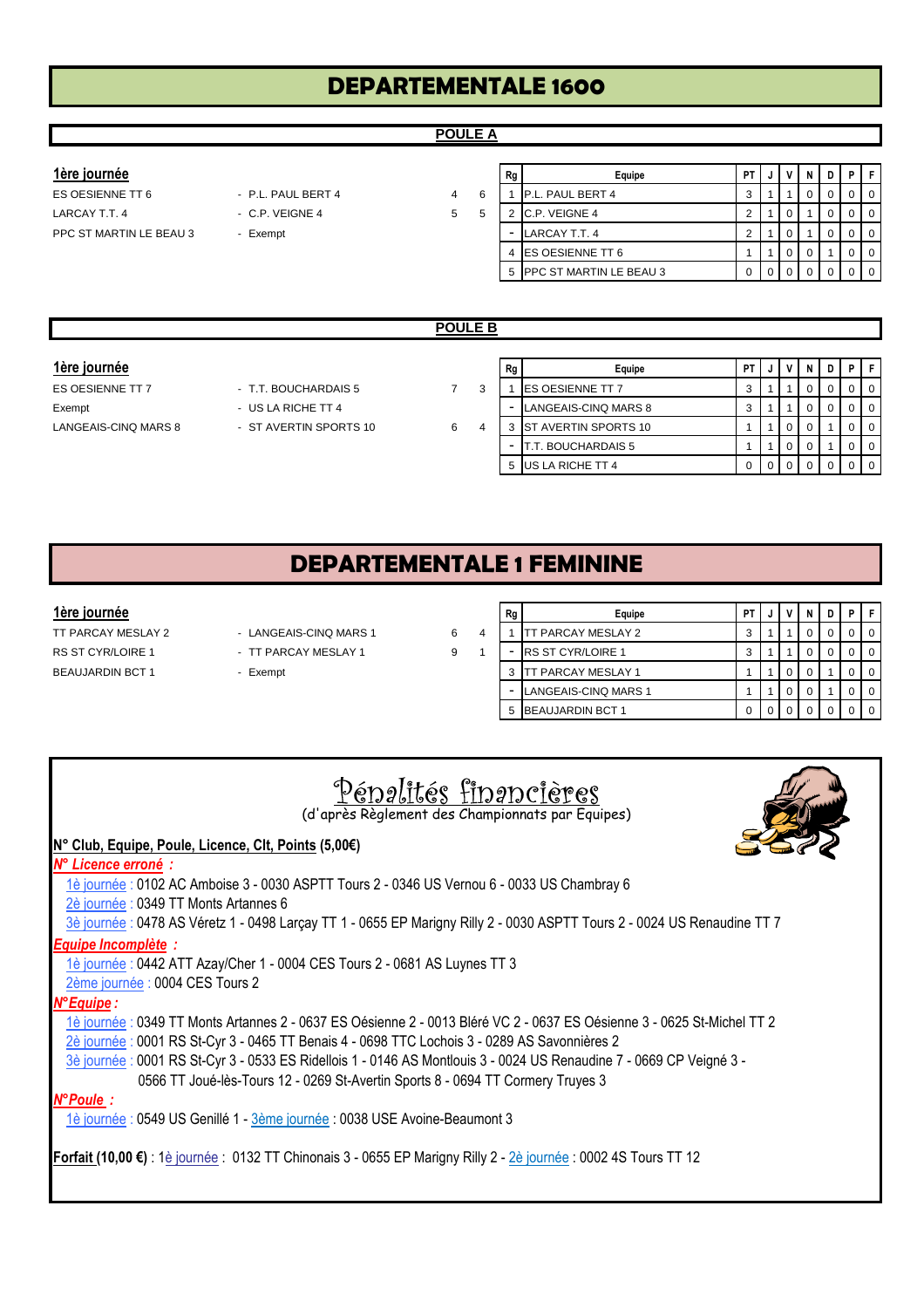# **EQUIPES JEUNES**

# **DEPARTEMENTALE 1**

#### **Poule A**

- TT CHINONAIS 1 C.S. LA MEMBROLLE 1 2
- TT JOUE LES TOURS 1 U.S.E. AVOINE-BEAUMONT 1 11

| 1ère journée        |                            |    |    | Rg | Equipe                     | РT | JI | VIN |  |  |
|---------------------|----------------------------|----|----|----|----------------------------|----|----|-----|--|--|
| TT CHINONAIS 1      | - C.S. LA MEMBROLLE 1      | 2  | 16 |    | C.S. LA MEMBROLLE 1        |    |    |     |  |  |
| TT JOUE LES TOURS 1 | - U.S.E. AVOINE-BEAUMONT 1 | 11 |    |    | JOUE LES TOURS 1           |    |    |     |  |  |
|                     |                            |    |    |    | 3 U.S.E. AVOINE-BEAUMONT 1 |    |    |     |  |  |
|                     |                            |    |    |    | <b><i>CHINONAIS 1</i></b>  |    |    |     |  |  |
|                     |                            |    |    |    |                            |    |    |     |  |  |

|                       |                           | Poule B |                          |                         |      |    |  |  |
|-----------------------|---------------------------|---------|--------------------------|-------------------------|------|----|--|--|
| 1ère journée          |                           |         | Rg                       | Equipe                  | PT I |    |  |  |
| A.S MONTLOUIS/LOIRE 1 | - R.C. BALLAN 1           | 14      |                          | A.S MONTLOUIS/LOIRE 1   | ۰J   |    |  |  |
| 4S TOURS T.T. 1       | - Entente ESVRES-VEIGNE 1 | 17      |                          | 4S TOURS T.T. 1         | ر    |    |  |  |
|                       |                           |         | 3                        | Entente ESVRES-VEIGNE 1 |      | O. |  |  |
|                       |                           |         | $\overline{\phantom{0}}$ | R.C. BALLAN 1           |      |    |  |  |



# **DEPARTEMENTALE 2**

|                     |                     | <b>Poule A</b> |        |    |                            |           |   |              |   |     |    |  |
|---------------------|---------------------|----------------|--------|----|----------------------------|-----------|---|--------------|---|-----|----|--|
| 1ère journée        |                     |                |        | Rg | Equipe                     | <b>PT</b> | J | V            | N | D I | P. |  |
| 4S TOURS T.T. 2     | - US RENAUDINE TT 1 | 14             | 4      |    | 4S TOURS T.T. 2            | 3         |   |              |   |     |    |  |
| ST AVERTIN SPORTS 1 | - US LA RICHE TT 1  | $7^{\circ}$    | 11     |    | US LA RICHE TT 1           | 3         |   |              |   |     |    |  |
|                     |                     |                |        | 3  | US RENAUDINE TT 1          |           |   | $\mathbf{0}$ |   |     |    |  |
|                     |                     |                |        |    | <b>ST AVERTIN SPORTS 1</b> |           |   | $\Omega$     |   |     |    |  |
|                     |                     |                |        |    |                            |           |   |              |   |     |    |  |
|                     |                     |                | oule B |    |                            |           |   |              |   |     |    |  |

| 1ère journée              |                        |    |   | Rg | Equipe                           | <b>PT</b> | v              | N |  |  |
|---------------------------|------------------------|----|---|----|----------------------------------|-----------|----------------|---|--|--|
| A.S. FONDETTES 1          | - LANGEAIS-CINQ MARS 1 | 18 |   |    | <b>E.S. VILLE AUX DAMES TT 1</b> | J         |                |   |  |  |
| E.S. VILLE AUX DAMES TT 1 | - 4S TOURS T.T. 4      | 12 | 6 |    | A.S. FONDETTES 1                 | J         |                |   |  |  |
|                           |                        |    |   |    | 3 4S TOURS T.T. 4                |           | $\overline{0}$ |   |  |  |
|                           |                        |    |   |    | LANGEAIS-CINQ MARS 1             |           | 0              |   |  |  |

|                          |                    | ule                     |    |                             |      |    |  |   |                |
|--------------------------|--------------------|-------------------------|----|-----------------------------|------|----|--|---|----------------|
| 1ère journée             |                    |                         | Rg | Equipe                      | PT I | J. |  | D | PIF            |
| 4S TOURS T.T. 3          | - TT BLERE V.C. 1  | 15<br>3                 |    | <b>TBLERE V.C. 1</b><br>،TT |      |    |  |   | $\mathbf{0}$   |
| <b>RS ST CYR/LOIRE 1</b> | - P.L. PAUL BERT 1 | $12 \overline{ }$<br>-6 |    | <b>RS ST CYR/LOIRE 1</b>    | رب   |    |  |   |                |
|                          |                    |                         | 3  | P.L. PAUL BERT 1            |      |    |  |   | $\mathbf{0}$   |
|                          |                    |                         | -  | 4S TOURS T.T. 3             |      |    |  |   | $\overline{0}$ |

|                                                    | <b>Poule D</b> |   |    |                             |           |  |  |  |
|----------------------------------------------------|----------------|---|----|-----------------------------|-----------|--|--|--|
| 1ère journée                                       |                |   | Rg | Equipe                      | <b>PT</b> |  |  |  |
| Ent. OESIENNE-PARCAY MESLAY<br>- ES RIDELLOIS TT 1 | 15             |   |    | Ent. OESIENNE-PARCAY MESLAY | 3         |  |  |  |
| <b>TT MONTS ARTANNES 1</b><br>- A.C. AMBOISE 1     | 12             | 6 | ۰  | <b>TT MONTS ARTANNES 1</b>  | 3         |  |  |  |
|                                                    |                |   |    | A.C. AMBOISE 1              |           |  |  |  |
|                                                    |                |   | -  | <b>ES RIDELLOIS TT 1</b>    |           |  |  |  |